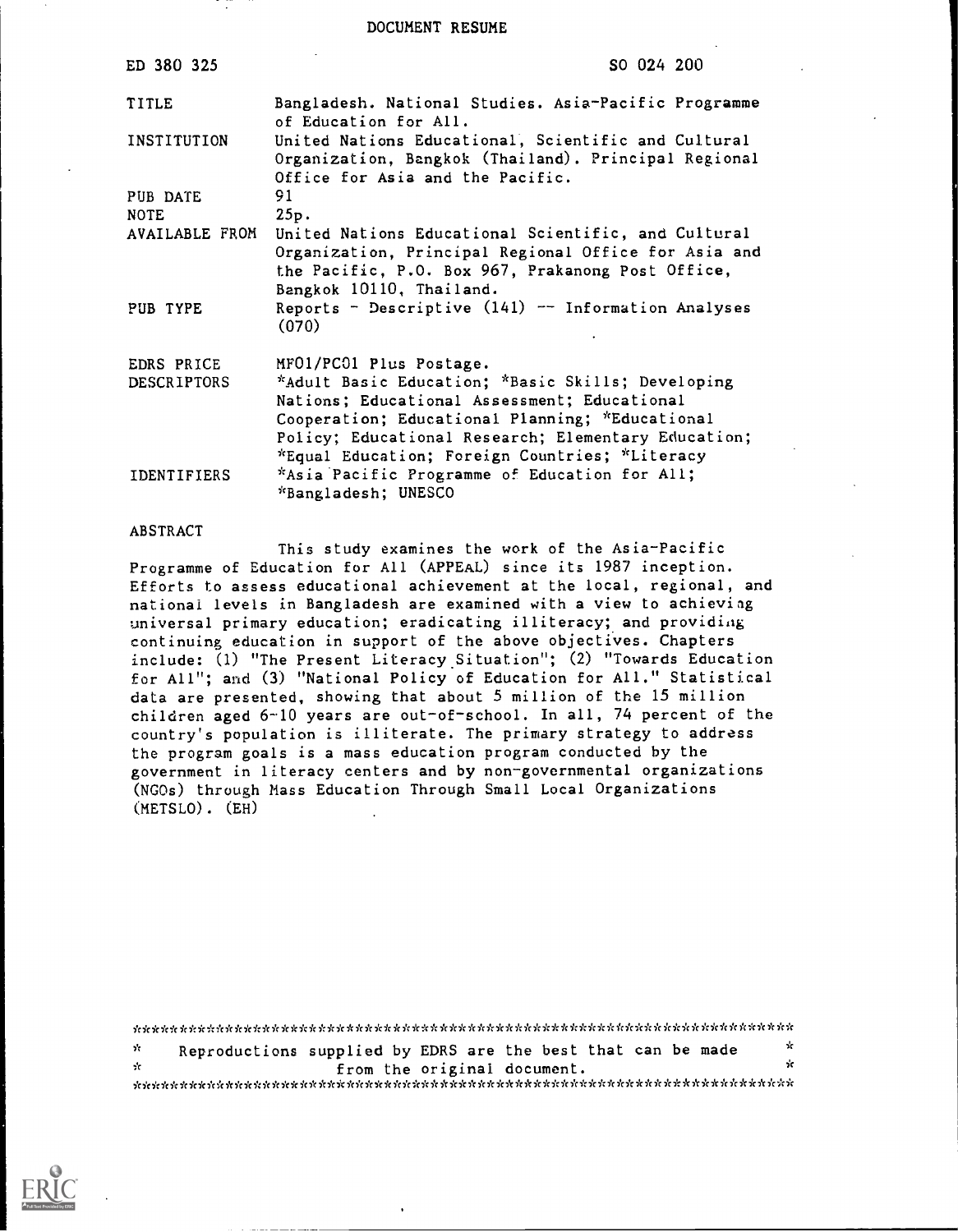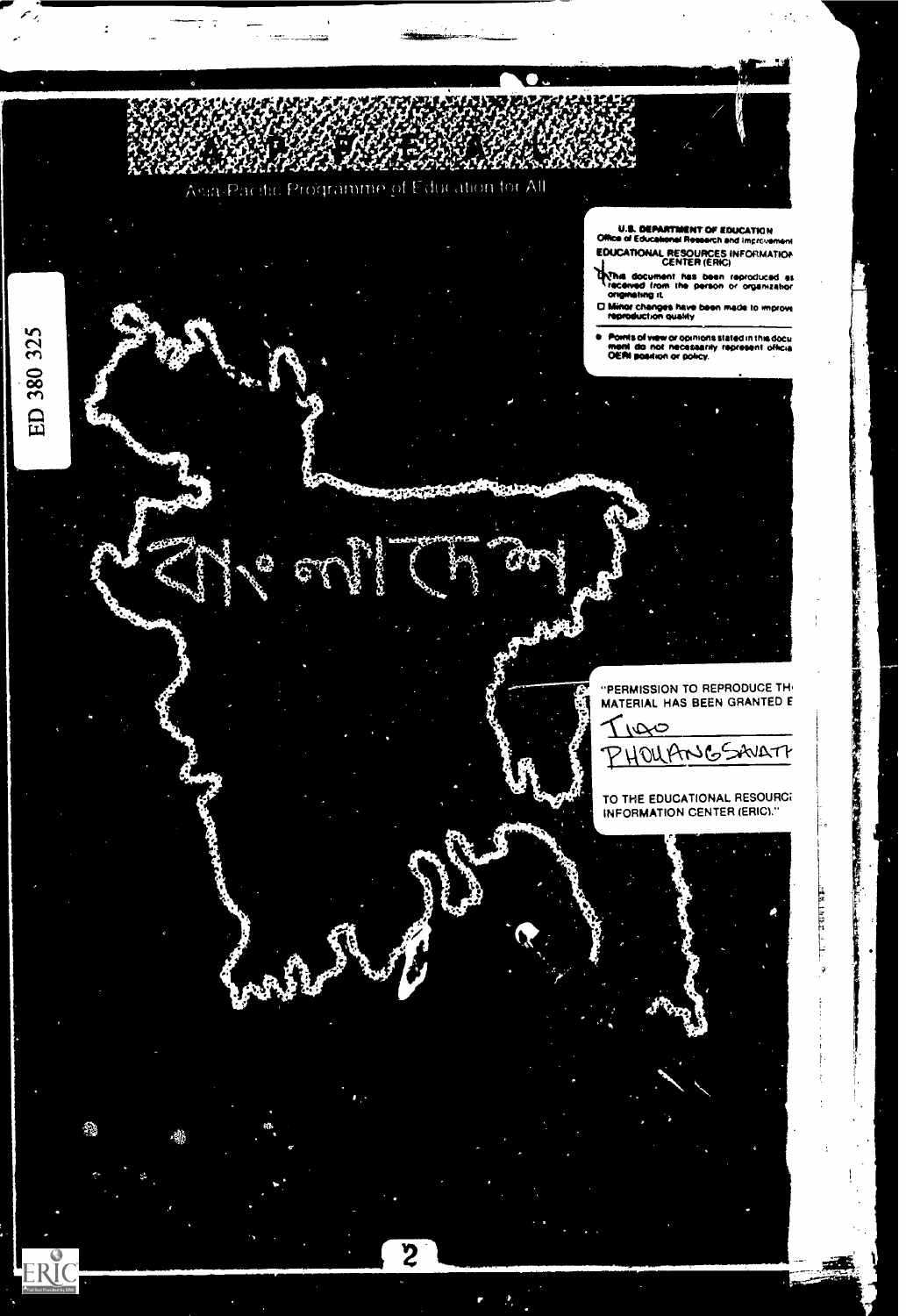UNESCO. Principal Regional Office for Asia and the Pacific. National studies: Bangladesh. Bangkok, 1991. 14 p. (Asia-Pacific Programme of Education for All)

1. PRIMARY EDUCATION - BANGLADESH. 2. UNIVERSAL EDUCATION - BANGLADESH. 3. LITERACY - BANGLADESH. I. Title. II. Series.

379.5  $\bigcirc$  379.24  $\bigcirc$ 

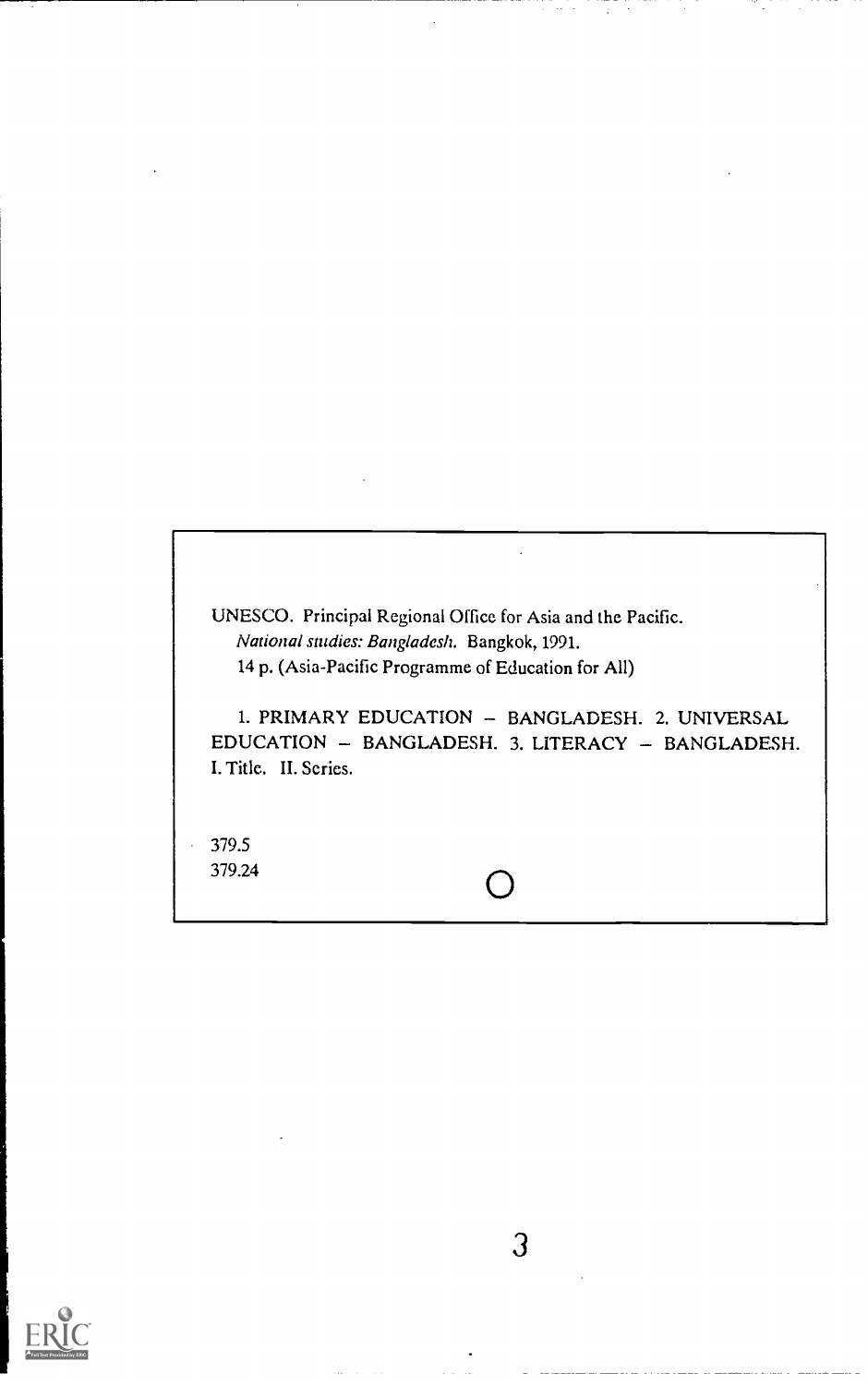

 $50$ 

# National Studies:





UNESCO PRINCIPAL REGIONAL OFFICE FOR ASIA AND THE PACIFIC Bangkok, 1991 **4** 

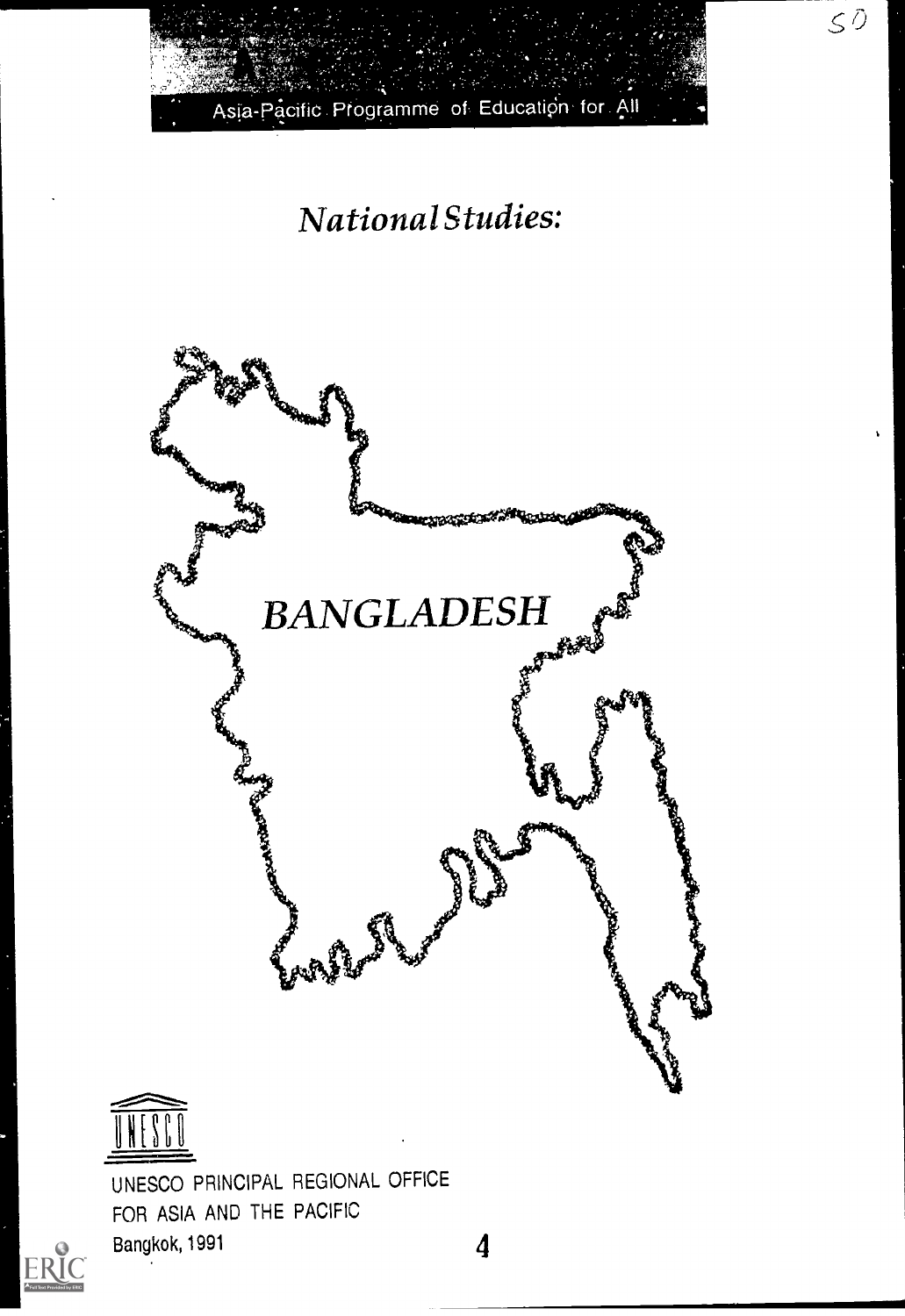### © UNESCO 1991

### Published by the UNESCO Principal Regional Office for Asia and the Pacific P.O. Box 967, Prakanong Post Office Bangkok 10110, Thailand

#### Printed in Thailand

The designations employed and the presentation of material throughout the publication do not imply the expression of any opinion whatsoever on the pan of UNESCO concerning the legal status of any country, territory, city or area or of its authorities, or concerning its frontiers or boundaries.

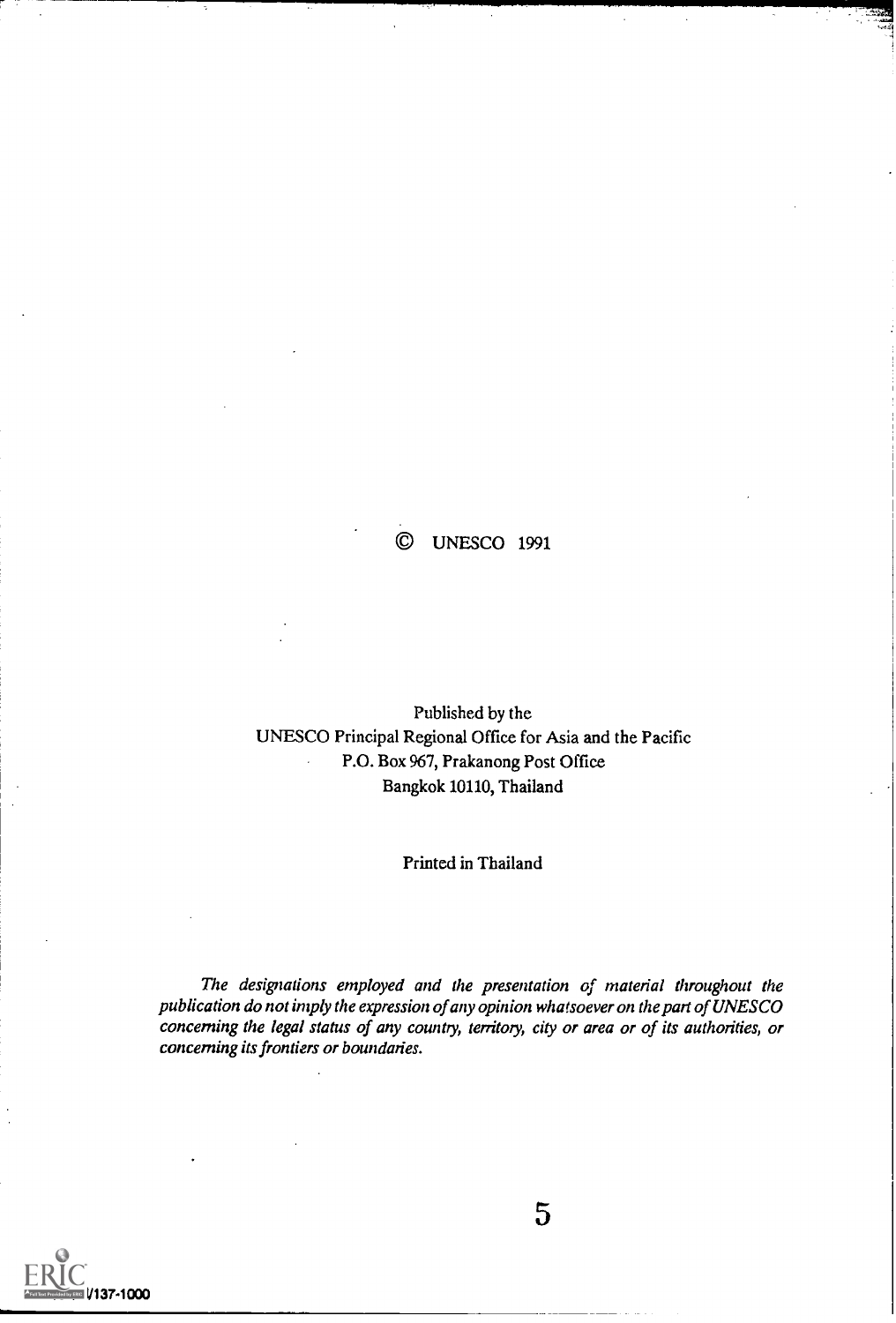# Contents

| Preface    |  |
|------------|--|
| Summary    |  |
|            |  |
|            |  |
| Chapter 3: |  |

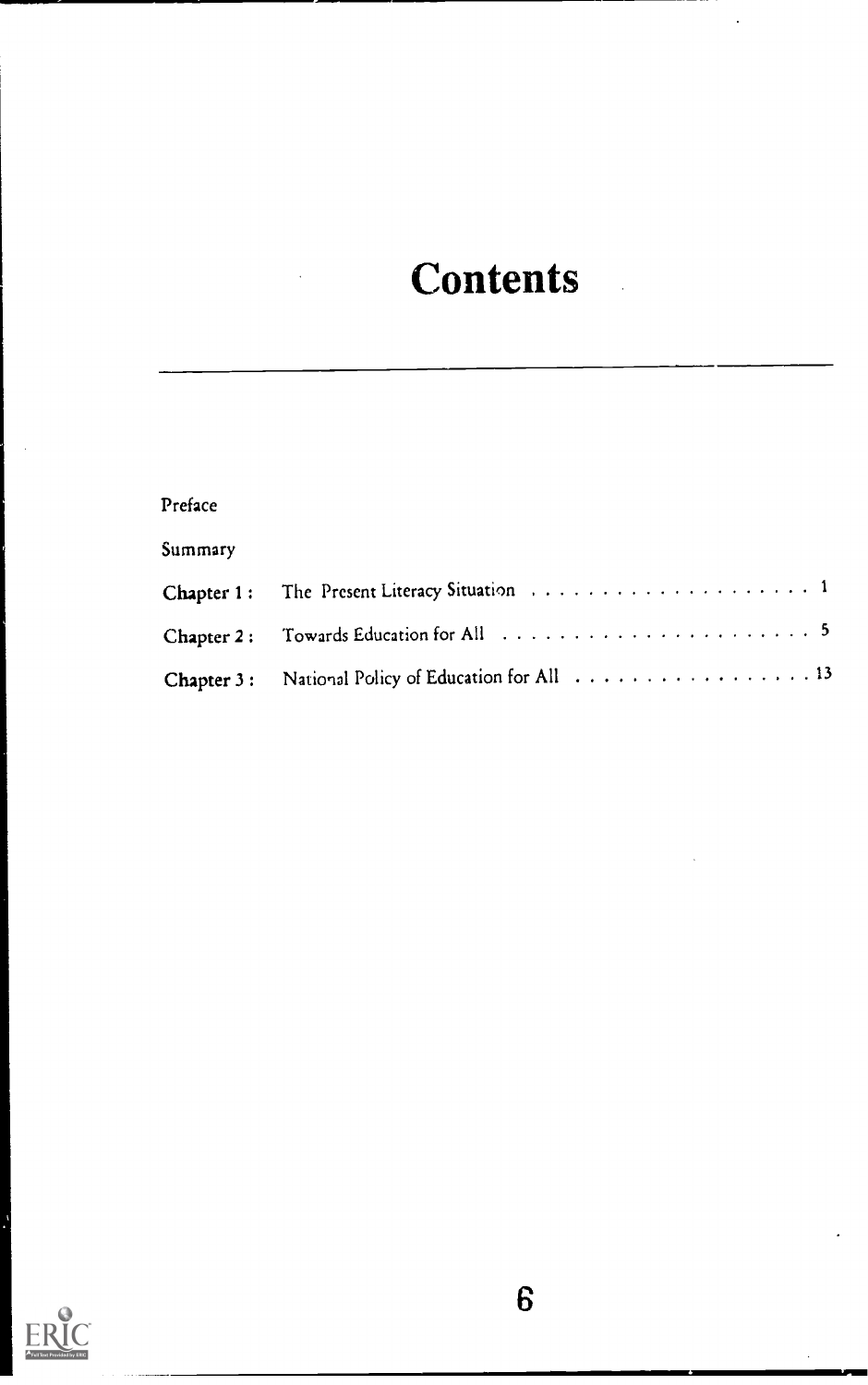# Preface

The Asia-Pacific Programme of Education for All (APPEAL) was launched on 23 February 1987 from New Delhi, India by the then Director-General of UNESCO.

Through regional co-operation APPEAL aims to facilitate the national efforts of the Member States in Asia and the Pacific with a view to:

- a) Achieving universal primary education;
- b) Eradicating illiteracy; and
- c) Providing continuing education in support of (a) and (b) above.

After the launching of APPEAL, the Member States formed National Co-ordination Mechanisms for APPEAL to mobilize public opinion in favour of literacy programmes, primary education and continuing education, and strengthening those programmes at government as well as non-governmental levels. Many Member States have organized national special events like seminars and workshops to mark the launching of APPEAL in their respective countries. As of December 1989, 20 Member States have formed National Co-ordination Committees for APPEAL or designed existing organizations as National Co-ordination Mechanisms for APPEAL Afghanistan, Australia, Bangladesh, China, India, Indonesia, Iran, Japan, Laos, Malaysia, Maldives, Nepal, New Zealand, Pakistan, Papua New Guinea, Philippines, Republic of Korea, Samoa, Thailand and Viet Nam.

In order to assist the Member States to formulate national strategies to implement APPEAL in their countries, the UNESCO Principal Regional Office for Asia and the Pacific (PROAP) organized a Regional Workshop for National Co-ordinators of APPEAL in co-operation with the Ministry of Education and Government of Thailand in Chiangmai, Thailand August 1987. This workshop discussed and developed approaches and strategies to implement APPEAL at the regional, national and local levels. It was attended by 31 primary education, literacy, and continuing education experts from 16 Member States in Asia and the Pacific.

Tangible outputs of this regional workshop were national plans of participating countries and a regional plan of action for the implementation of APPEAL, as well as a sincere commitment from the participants of the countries represented to pursue with vigor the implementation of APPEAL.

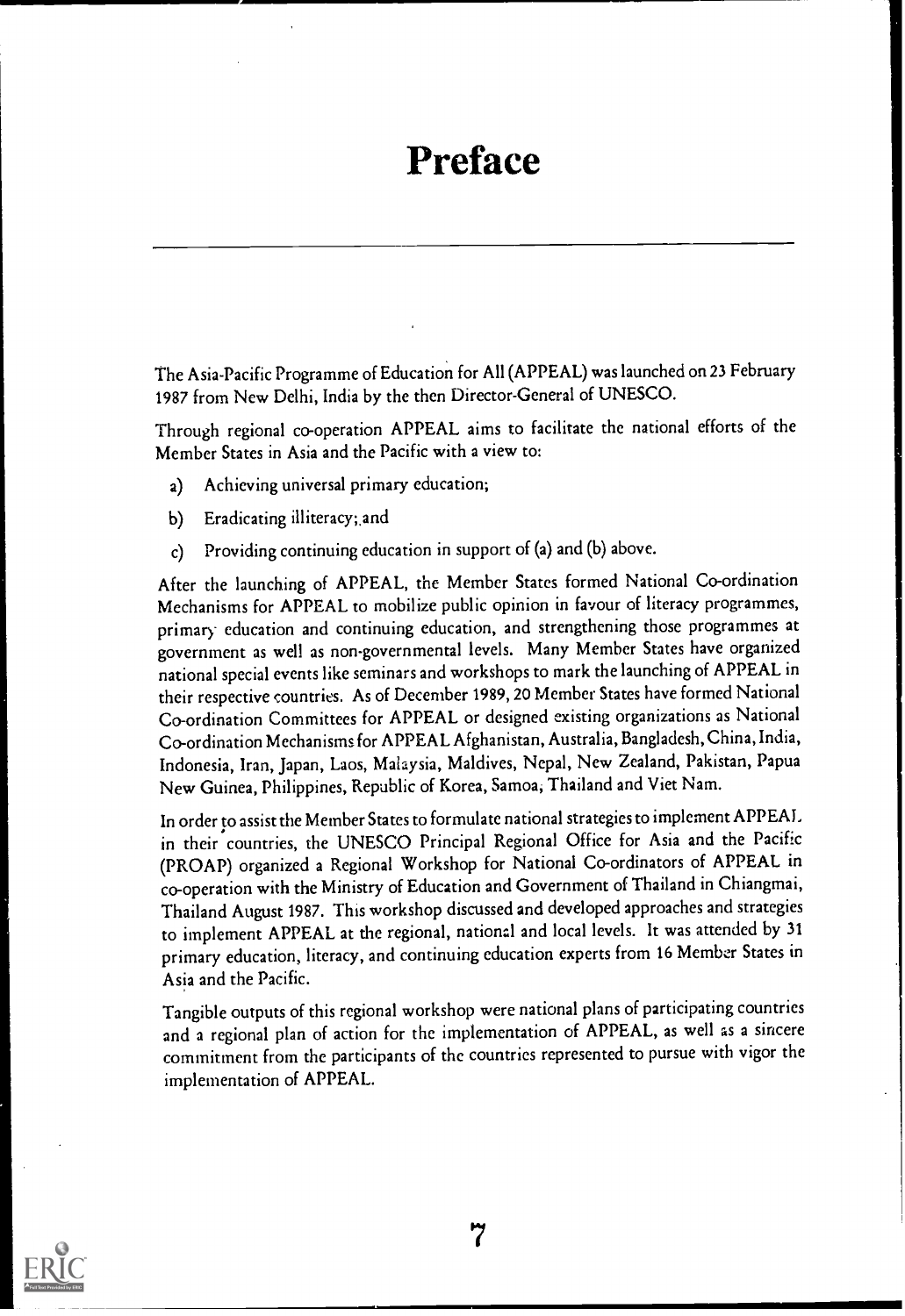UNESCO convened the first Meeting for Regional Co-ordination of APPEAL in Bangkok, Thailand, November 1988. Preparatory to this First Meeting for the Regional Co-ordination of APPEAL, UNESCO/PROAP requested the National Co-ordination Committee/Mechanism to conduct a National Study of APPEAL highlighting achievement, problems, policies and plans to achieve the goals of APPEAL.

The National Studies was submitted to the First Meeting for Regional Co-ordination of APPEAL which discussed the issues raised by the national studies and made a number of suggestions to UNESCO and the Member States for the improvement of plans, progress and strategies for achieving the goals of APPEAL.

UNESCO/PROAP is very grateful to the National Co-ordination Committee/Mechanisms for APPEAL and the National Commission for UNESCO in the Member States for providing the national studies and making it available for all people concerned. Unesco also acknowledge the contribution made by individual scholars to prepare the studies.

The national studies provide very valuable information, data and insight of planned and existing programmes in literacy, primary education and continuing education. UNESCO/PROAP is therefore, very happy to publish it and make it available for all interested.

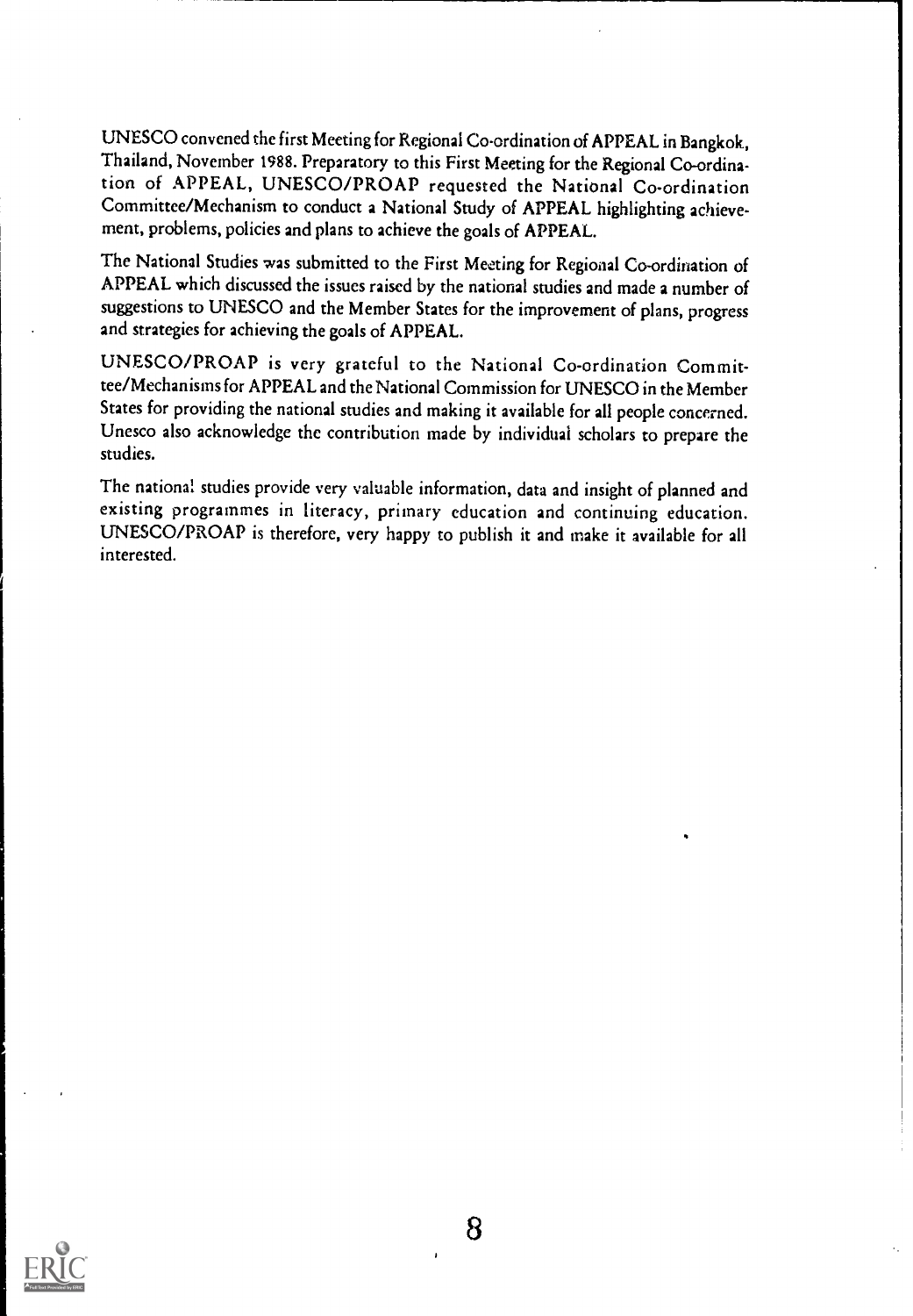# Summary

In spite of the overwhelming importance of primary education in national development, the vast majority of the population is deprived of this basic education. About 5 million of the 15 million children aged between 6 and 10 years of age are out-of-school. A significant proportion of older children and young adults alsoremains out-of-school. In all 74 per cent of the country's population is illiterate. The national goals of development cannot be achieved while the community remains illiterate.

The goal for universalization of primary education (UPE) by the year 2000 is to have 90 per cent of eligible children complete 5 years of primary education. The interim goal for 1990 is to achieve an enrolment rate of over 70 per cent with the majority completing the 5 year primary cycle.

In 1980 a Mass Education Programme was launched with the goal of imparting functional literacy education to 40 million illiterates aged 11 to 45 years. The programme was discontinued later.

During the current Five-Year Plan the government came to the conclusion that UPE alone could not increase the literacy rate. An experimental programme of mass education was launched in January 1988. It is a joint programme conducted by the government and NGOs. The government's role is to make 1.3 million illiterates literate by June 1990 through 27,600 literacy centres. The component of the programme conducted by the NGOs is called Mass Education Through Small Local Organizations (METSLO).

In order to achieve the objectives of APPEAL, the Government of Bangladesh formed a National Committee with the Minister of Education as Chairman and the Education Secretary as Member Secretary. In addition, a coordination Committee was formed with the Education Secretary as Chairman, and the Joint Secretary, Ministry of Education as Member Secretary. Representatives from other concerned Ministries also sit in on the Committee.

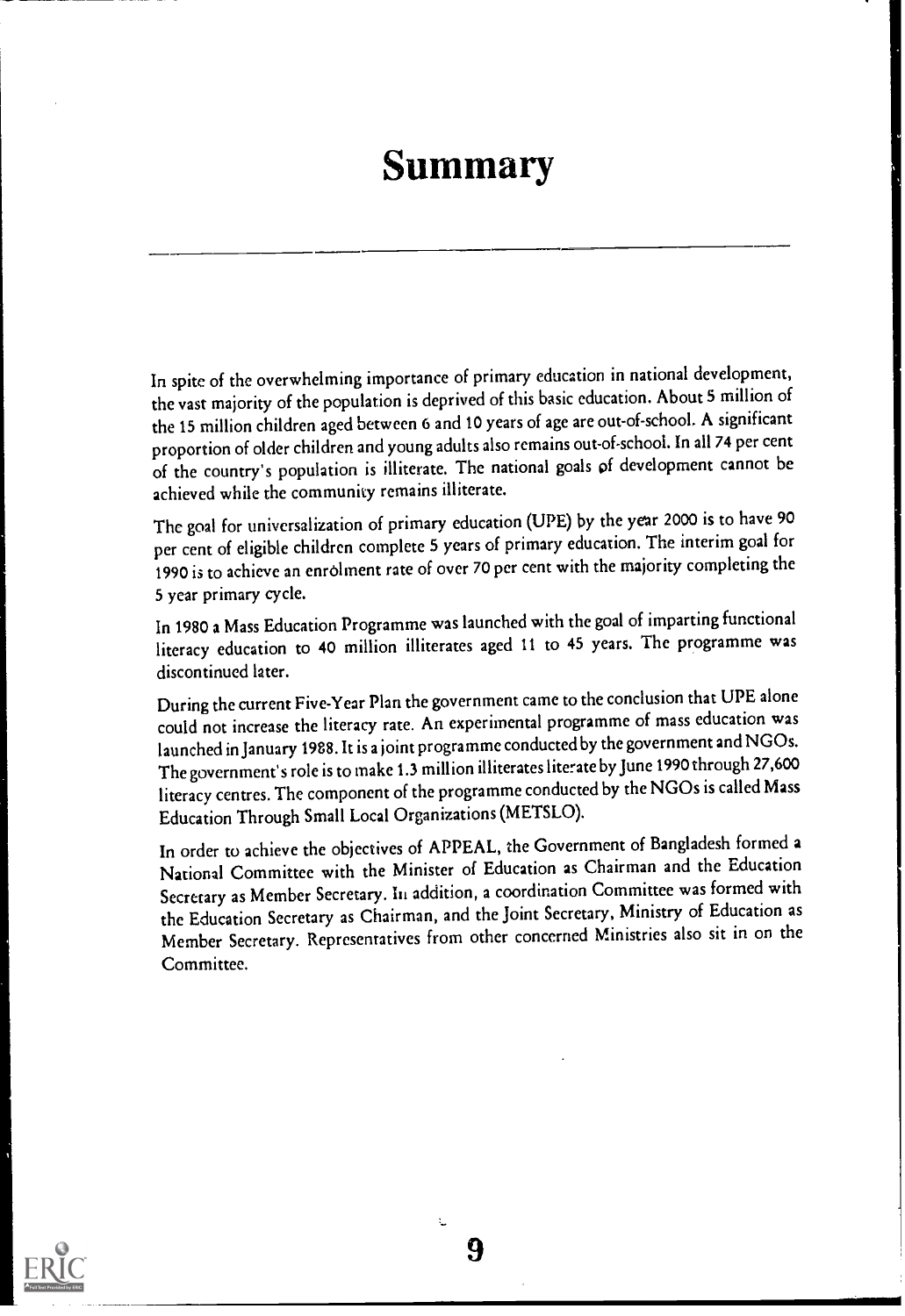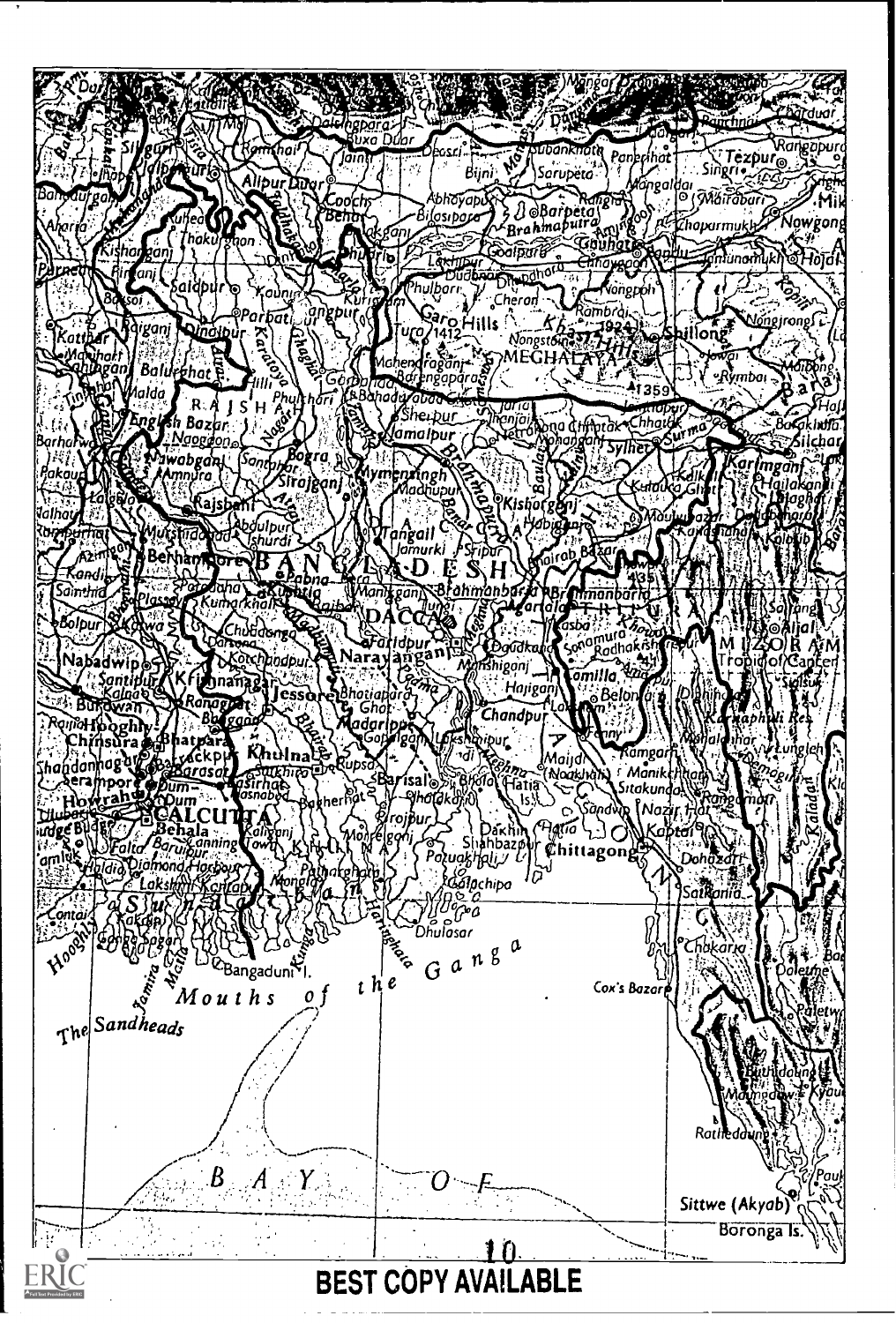Chapter 1

# The Present Literacy Situation

Bangladesh came into being as an independent state on the 16th of December, 1971. It is a deltaic region of 144,000 square kilometres formed mainly by the rivers Ganges and Brahmaputra. It is bounded by India on the north, east and west. There is also a small boundary with Burma on the southeast. In the south lies the bay of Bengal and to the northeast lies the broad mass of Assam. The Himalayas are not far from the boundary in the northwest. The total population according to the 1985 statistics is 98.66 million while its present population is estimated to be 110 million with an average annual growth rate of 2.2 per cent.

The projected population for 1990 is 108,346,000 and for 2000 AD is 127,903,000. The average density of population per square kilometre is 672, which makes Bangladesh one of the most densely populated countries in the world. About 85 per cent of the people live in rural areas. The available statistics show that the national literacy rate of Bangladesh is 29.2 per cent of which male literacy is 39.7 per cent and female literacy is only 18 per cent. Life expectancy at birth for males is 47.5 and for females 47 years.

GNP per capita is US\$130. Agriculture represents 48 per cent of the GDP, industry 12 per cent. For the past few years Bangladesh has been struggling to achieve self sufficiency in food grain production. Improved weather and a continual drive to increase the area under assured irrigation has increased local food production to about 16 million tons, mainly rice but with a million tones of wheat. At this level, the country still ne see nore than a million tones of food imports each year. The successive floods in recent years, mainly the devastating flood of 1988, have caused much damage to the production of crops.

Bangladesh inherited a desperate literacy situation when it became independent in December 1971. The census taken in 1974 recorded a 24.27 per cent literacy rate for population aged 5 years and above. The following table gives a break-up of literacy rates for males and females of all age groups by rural and urban areas in 1974.



 $\mathcal{L}$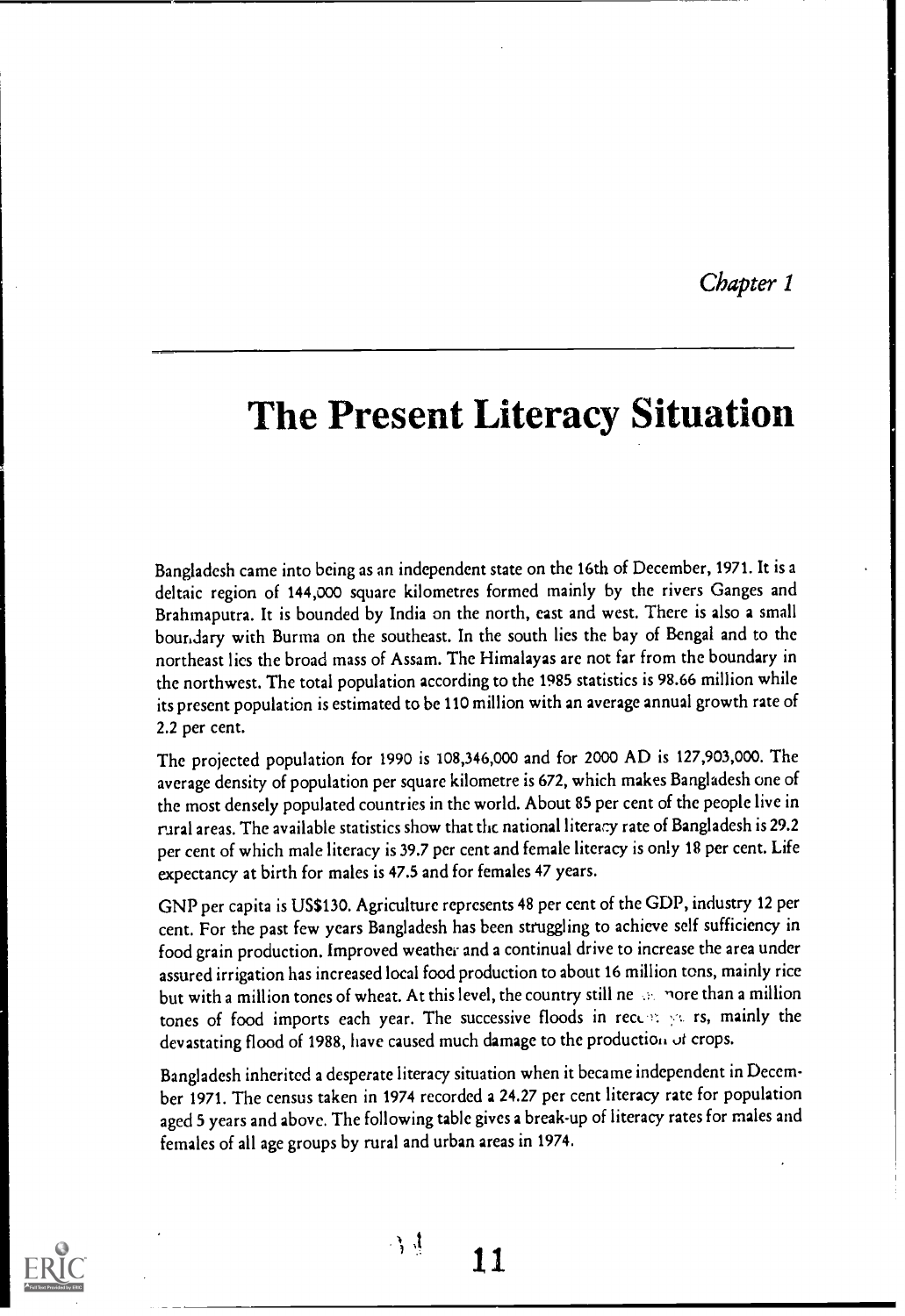| Sex           |          | <b>Age Group</b> | 25        |
|---------------|----------|------------------|-----------|
|               | $5 - 14$ | 15-24            | and above |
| Total         | 19.9     | 31.9             | 20.2      |
| Male          | 23.4     | 40.3             | 30.4      |
| Female        | 16.1     | 20.6             | 8.7       |
| Urban         |          |                  |           |
| '1 otal       | 33.0     | 51.90            | 39.95     |
| Male          | 34.87    | 58.3             | 50.03     |
| <b>Female</b> | 31.03    | 43.25            | 23.52     |
| Rural         |          |                  |           |
| Total         | 18.74    | 29.38            | 18.25     |
| Male          | 22.41    | 37.86            | 28.09     |
| Female        | 14.76    | 18.20            | 7.5       |
|               |          |                  |           |

#### Table 1 Age Group Literacy in Bangladesh, 1974 (in per cent by sex)

Source: Census 1974, quote from Shamima Islam's article 'W men's Education in Bangladesh: Needs and Issues' 1982 P. 22 published in "Study of the Literacy Situation, Policy and Plan of Bangladesh", by the Foundation for Research on Planning and Development (FREPD), Bangladesh, October, 83.

As can be seen in the table below the literacy rate improved from 24.3 per cent in 1974 about 26.20 per cent of the population aged 5 years and above in 1981.

|                   | Year | Year |
|-------------------|------|------|
| Sex.              | 1974 | 1981 |
| <b>Both sexes</b> | 24 3 | 26.2 |
| Male              | 32.9 | 35.4 |
| Female            | 14.8 | 16.4 |

#### Table 2 Literacy rate by gender 1974, 1981 (In percentage)

Source: Census Repon of Bangladesh, 1974 Census Report of Bangladesh 1981 (Quoted from FREPD publication 'A Soudy of the Literacy Situation, Policy& Plan of Bangladesh,' 1983, p. 37)

The following table gives the total population aged 5 years and above and the number of illiterates in 1974and 1981. As shown the number of illiterates has grown annually by 1.11

.12

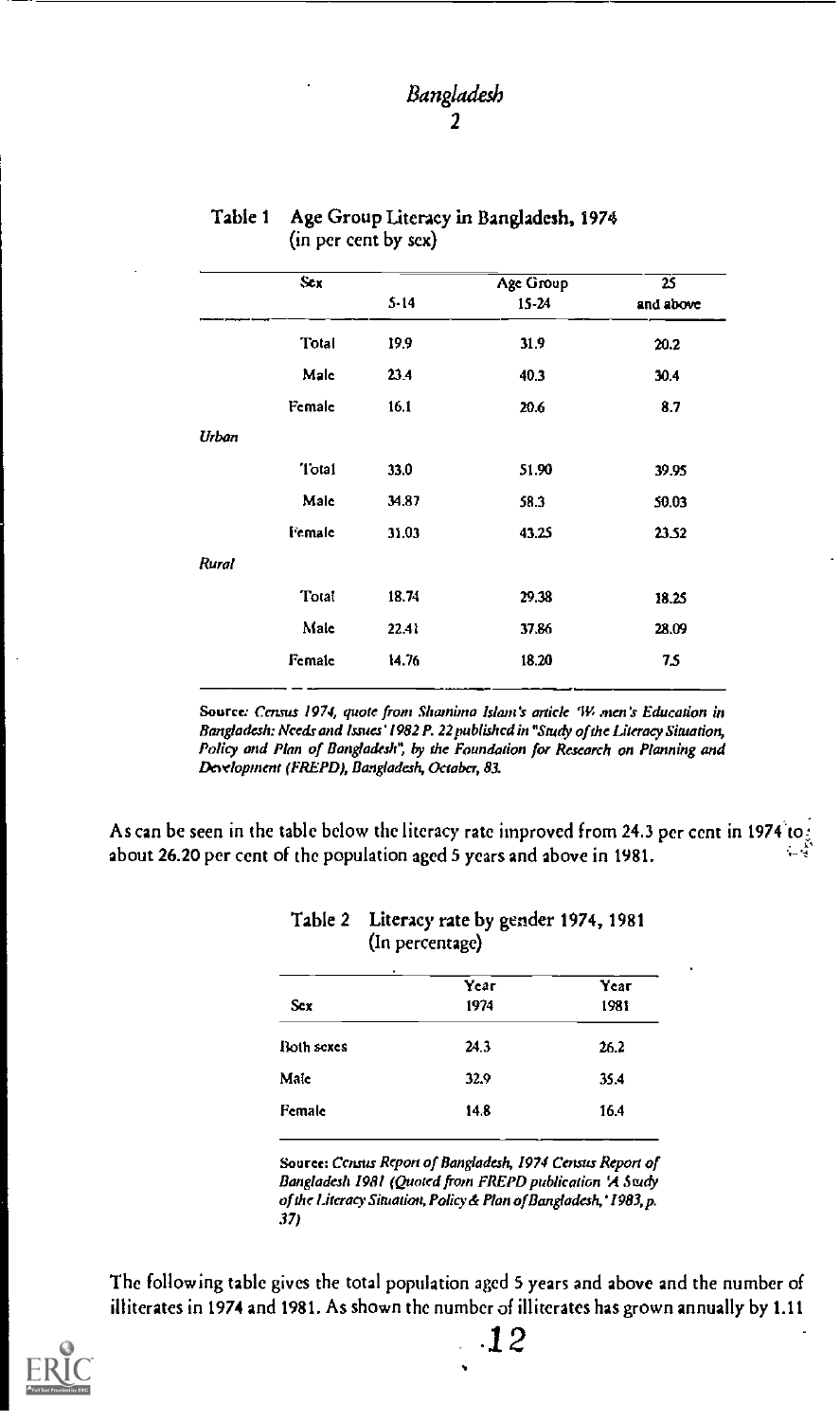| Year | Population<br>aged $5 +$ | Illiterates |
|------|--------------------------|-------------|
| 1974 | 63.49                    | 48.08       |
| 1981 | 75.80<br>٠               | 55.92       |
|      |                          |             |

#### Table 3 Absolute number of illiterates (In million)

Source: Derived from Bangladesh Census Reports 1974, 1981 (Taken from 'A Study of the literacy Situation,Policy and Plan of Bangladesh' Published by (FREPD), Bangladesh Oct, 1983)

million, making 1.9 per cent gain made in the literacy rate during the period (annual increase of 0.63 million literates) look insignificant.

Using the census reports and available statistics as a basis, it is estimated that there are now over 60 million illiterates in Bangladesh aged 5 years and above. The difference between rural and urban literacy rates was 28.7 per cent in 1961; 23.2 per cent in 1974 and only 14.9 per cent in 1981. The rural/urban difference has since been decreasing in favour of rural areas. While the rural literacy rate increased from 19.4 per cent in 1961 to 24.1 percent in 1981, the ui ban literacy rate decreased from 48.1 per cent to 39.0 per cent. This is reflected in Table 4. Rural literacy increased while in urban areas both male and female literacy decreased.

### Table 4 Literacy rates by sex and residence, 1961 - 1981 (in per cent)

|           |      | 1961   |      | 1974 |        |      |      |        |      |
|-----------|------|--------|------|------|--------|------|------|--------|------|
|           | Male | Female | Both | Mate | Female | Both | Male | Pemale | Both |
| Rural     | 29.0 | 9.     | 19.4 | 30.6 | 13.2   | 22.2 | 33.7 | 14.7   | 24.1 |
| Urban     | 59.1 | 32.1   | 48.I | 54.0 | -33.8  | 45.4 | 49.2 | 26.8   | 39.0 |
| All Areas | 30.8 | 10.1   | 20.9 | 32.9 | 14.8   | 24.3 | 35.4 | 16.4   | 26.2 |

Soutce: a) Country monograph series N2. 8 New York, 1981; b) 1974 Census of Bangladesh; c) Statistical Year Book of Bangladesh, 1981; d) Selected findings from The National Sample and Vital Registration System of Bangladesh', Bangladesh Bureau of Statistics, 1983.

## Past Efforts to Raise the Literacy Rate

In this part of the sub-continent which is now Bangladesh, attempts were made as early as 1940 to educate illiterate adults by opening night schools. During the 50s sporadic attempts were made to launch adult education programmes, initially through private efforts. In 1954, The village cooperatives were used as bases for promoting adult education. In 1963 the the literacy drive gained some momentum through its inclusion in the Village Aid Programme. 3

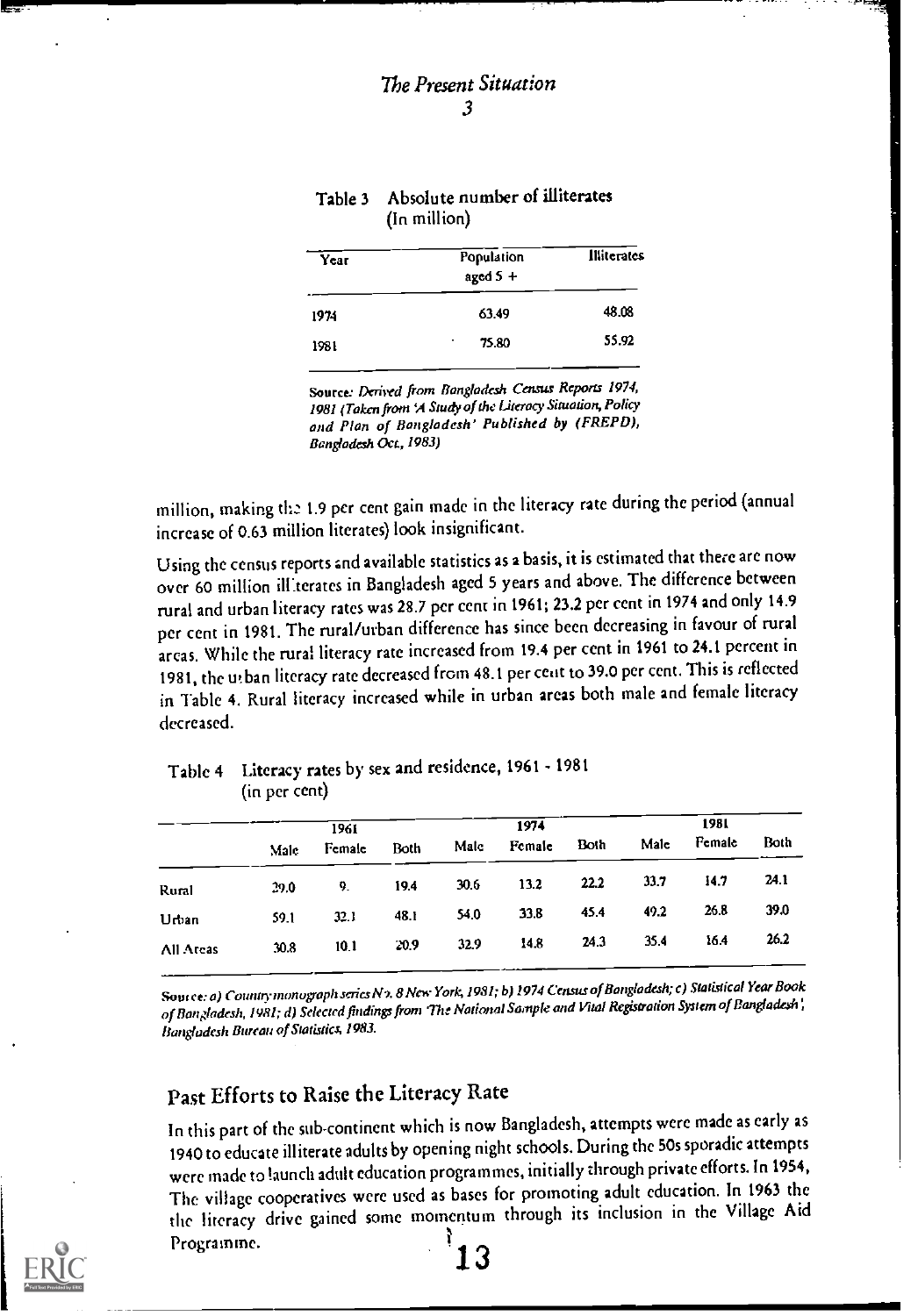The village cooperatives were used as bases for promoting adult education. In 1963 the Government of the then East Pakistan created a separate adult education division in the Education Directorate. In 1964, a pilot project for adult education was started and it continued in some selected areas until 1980 when the first major campaign to eradicate illiteracy was undertaken.

A Mass Education Programme was launched in 1980 with thetarget of imparting functional education to 40 million illiterates aged 11 to 45 years. The programme was to be implemented in two phases. During the first phase, from January to June 1980, about 10 million illiterates from all over the country were to be enrolled and given literacy training. Each of them was to be provided with one primer free of cost. During the second phase, which was to coincide with the Second Five-Year Plan (July 80-June 85), the target was to make 40 million people literate.

In order to implement the programme a Directorate of Primary and Mass Education was established in 1981. The Directorate had a separate wing for implementation of the literacy programme with an adequate number of supporting staff at the various levels of Head Office, District, Thana (now Upazila) and Union. The p 1st of Additional Deputy Commissioner was created at the district level. He was responible for coordinating the mass education programme in his area. The other distinguishing feature of the programme was that students of classes IX to XII were required to take part in the literacy programme as compulsory curricular activity. The estimated cost of the programme was Tk. 400 million.

In addition to the national programme, a number of voluntary organizations were engaged in adult education activities. But their efforts were largely uncoordinated and did not produce any noticeable impact on the literacy situation of the country.

The national programme was discontinued after two years due to some inherent weaknesses and poor performance as revealed in an evaluative study carried out in 1982. Even the move to involvs students in the literacy programme as a part of curricular requirements failed as it was appreciated neither by the parents nor the students.

After a gap of about 5 years, i.e. during the current plan (1985 - 1990), the government felt that UPE could not alone increase the rate of literacy. Keeping this in mind an experimental Mass Education Programme was launched in January 1988 at a cost of Tk. 262.2 million. It is a joint programme conducted by the government and the NGOs. The government's role is to make 1.3 million illiterates literate through 27,600 centres by June, 1990. The part of the programme being executed by the NGOs is called Mass Education Through Small Local Organizations (METSLO).

As an initial step, the government's objectives during the current plan, which will end in June 1990, are:

- a. To increase the rate of literacy from its existing level of 30 per cent (11 -45 year age group) so that at the cnd of the perspective plan (2000 AD) Bangladesh can achieve Education for All.
- b. To establish a viable institutional/organisational framework for implementation of the literacy programme.

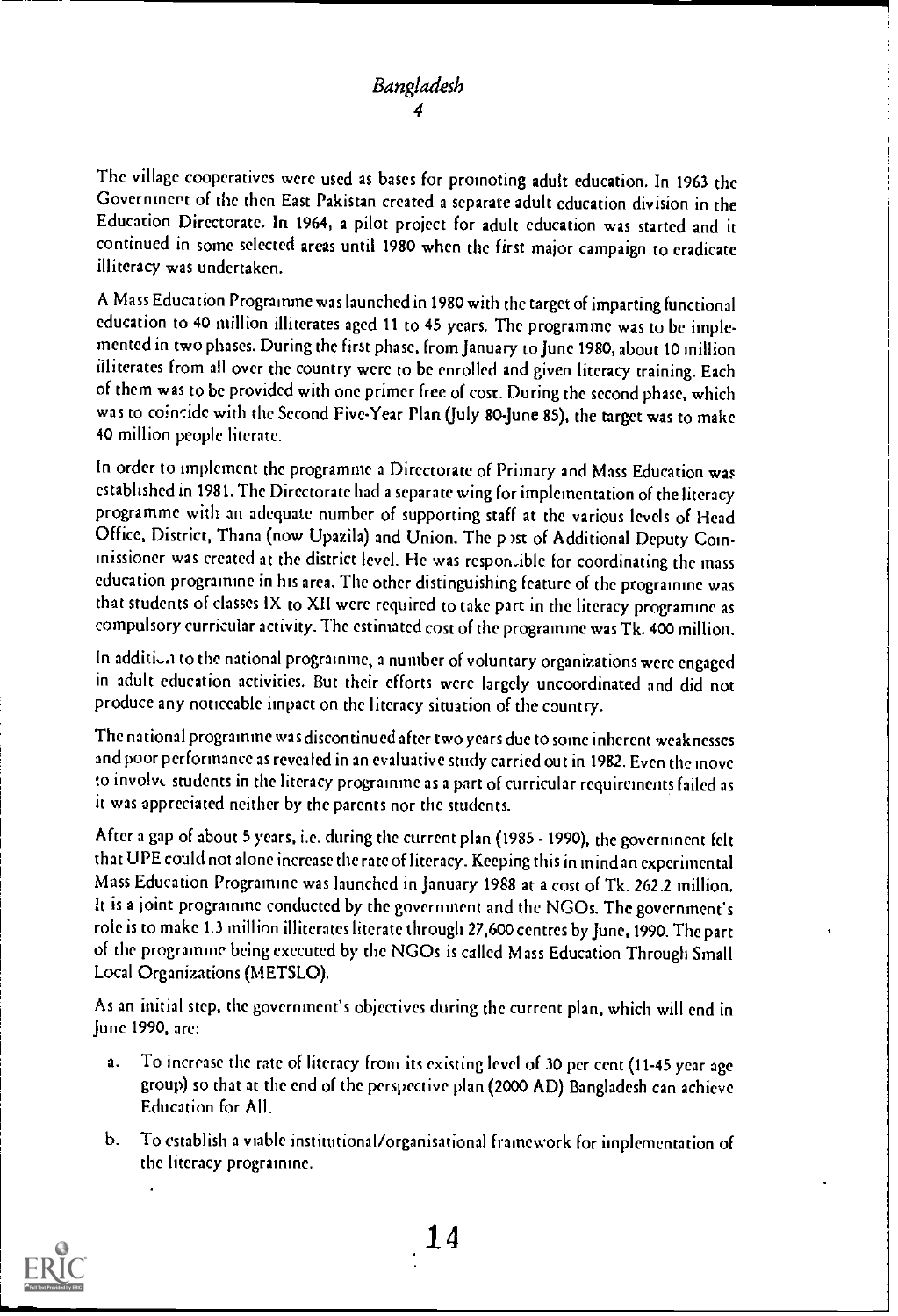Chapter 2

# Towards Education for All

Bangladesh is totally committed to the eradication of illiteracy within the shortest possible time. The initiative for this great endeavour came from the Honourable President in 1984. While inaugurating the national convention on Universalization of Primary Education (UPE), he gave a mandate to the nation to start a countrywide literacy campaign focusing attention on the comparatively younger population of 10 years of age and above. With this presidential mandate an action plan for a national literacy programme was prepared by the Ministry of Education. On the basis of this, action plan guidelines were prepared for the national literacy programme for implementation during the Third Five-Year Plan (1985- 1990).

Considering the experiences of the countries which have successfully eradicated illiteracy and the failure of Bangladesh in past ventures, it can be safely said that short term piece meal projects cannot achieve any tangible and desirable result. At present there is a general consensus in the country that the literacy programme should be launched as a national campaign with careful thought and planning. Long term massive government sponsored programmes and sustained efforts are needed and a big push is to be made for intensified endeavour. As such, Bangladesh should take immediate steps to implement recommendation 21 of the Third International Conference on Adult Education held in July-August, 1972. The recommendation runs as follows:

"Member states in which the illiteracy rate is still very high will launch widescale campaigns for the rapid eradication of illiteracy, mobilizing for this purpose the whole literate section of the population and providing them with suitable methodological guidance and training".

In preparing the next national literacy programme which is to be launched in 1990, care will be taken not to repeat the mistakes and pitfalls of the past programmes which have been identified as:

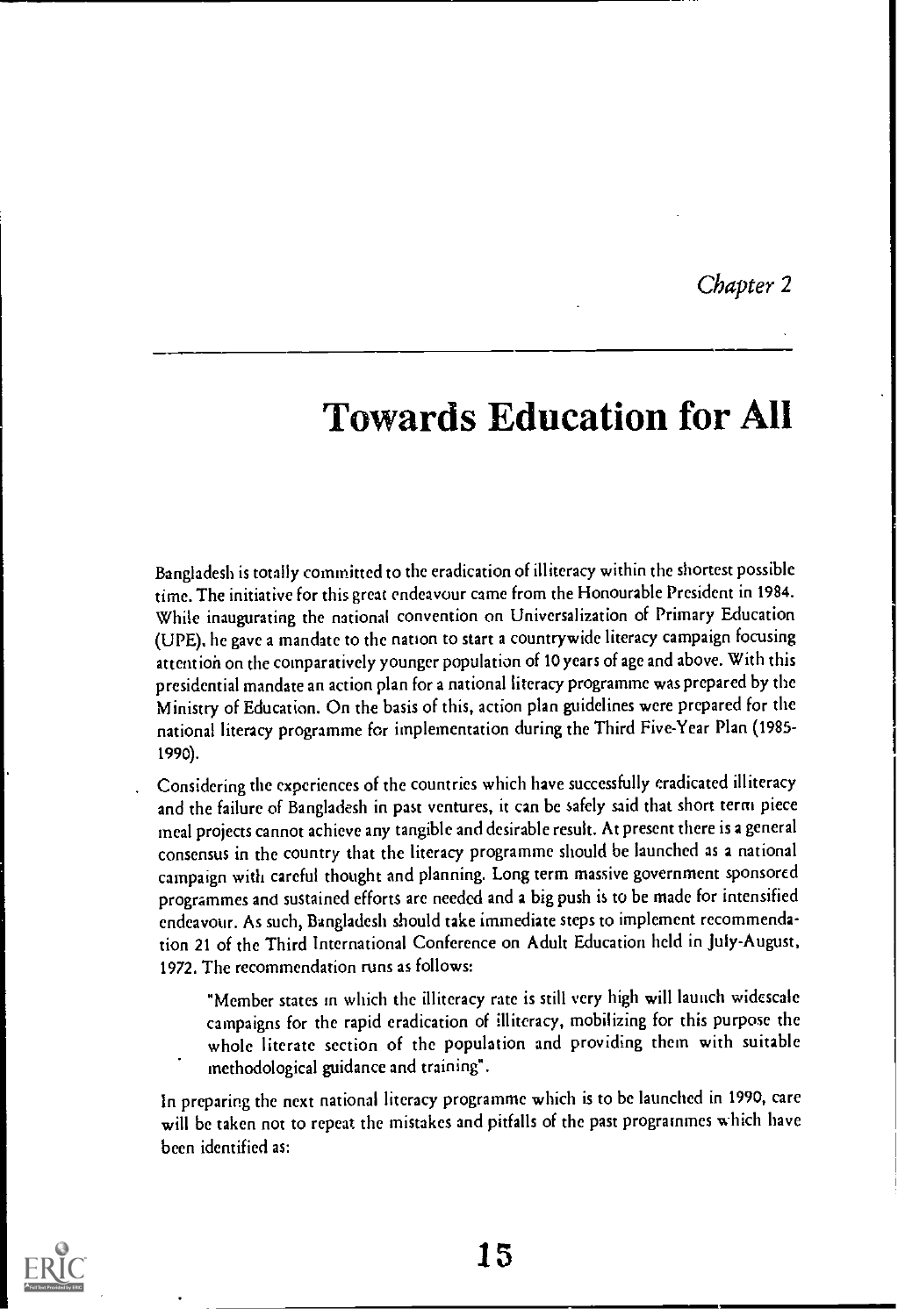# Bangladesh 6

- Not enough planning and preparation went into the programmes before they were launched. There is a tendency to treat literacy programmes in an amateurish fashion.
- Proper (i.e. technically sound) training was not imparted to the literacy workers.
- Lack of sustained motivation on the part of teachers and learners. Teachers are often found unwilling to work without remuneration. The learners, on the other hand, find the programme uninteresting and irrelevant to their immediate future being.
- Lack of adequate logistical support, like lighting arrangements, black boards and chalks, writing papers and pencils, learning materials and teaching aids.
- Poor management and lack of supervision.
- Lack of coordinated efforts between the government programme and NGO activities in eradicating illiteracy.
- Neglect of post-literacy activities like providing library services for the neo-literates, and absence of the concept of continuing education.
- Inadequate media support.
- Weak monitoring and evaluation system.
- Primers and teaching techniques were not geared to fast learning.
- Failure to utilize existing expertise. ø.
- Lack of enthusiasm of local people when literacy activities are initiated in an area  $\bullet$ without the proper atmosphere being created beforehand.

In order to attain complete eradication of illiteracy by the year 2000, a comprehensive Five-Year Plan should be embarked upon from 1st January, 1990. The objectives of the plan should be as follows:

- To create awareness that illiteracy is a serious handicap.
- To eradicate illiteracy among children and the youth of the age group 10-30 years within 5 years (1990-95).
- To link the literacy programme with primary education and other socioeconomic developmental activities in the country. Ministries of Social Welfare, Agriculture, Industry, Information and others should be involved in the literacy programme.
- To mobilize all sections cf the community for participation in the literacy programme.

| Year | <b>Total Projected Population</b><br>(in thousands) | <b>Projected Literacy Rate</b><br>(per cent) | No. of<br><b>Ilterates</b> |
|------|-----------------------------------------------------|----------------------------------------------|----------------------------|
| 1985 | 98.657                                              | 40                                           | 39 4 63                    |
| 1990 | 108.026                                             | 52                                           | 56.174                     |
| 1995 | 118.321                                             | 65                                           | 76.909                     |
| 2000 | 127.903                                             | 75                                           | 95.927                     |

16

 $\begin{smallmatrix} 1 & 2 \\ 1 & 1 \end{smallmatrix}$ 

Table 5. Official projection of literates up to the year 2000.

Source: Thoughts about perspective plan. Planning Commission, September 19R3.

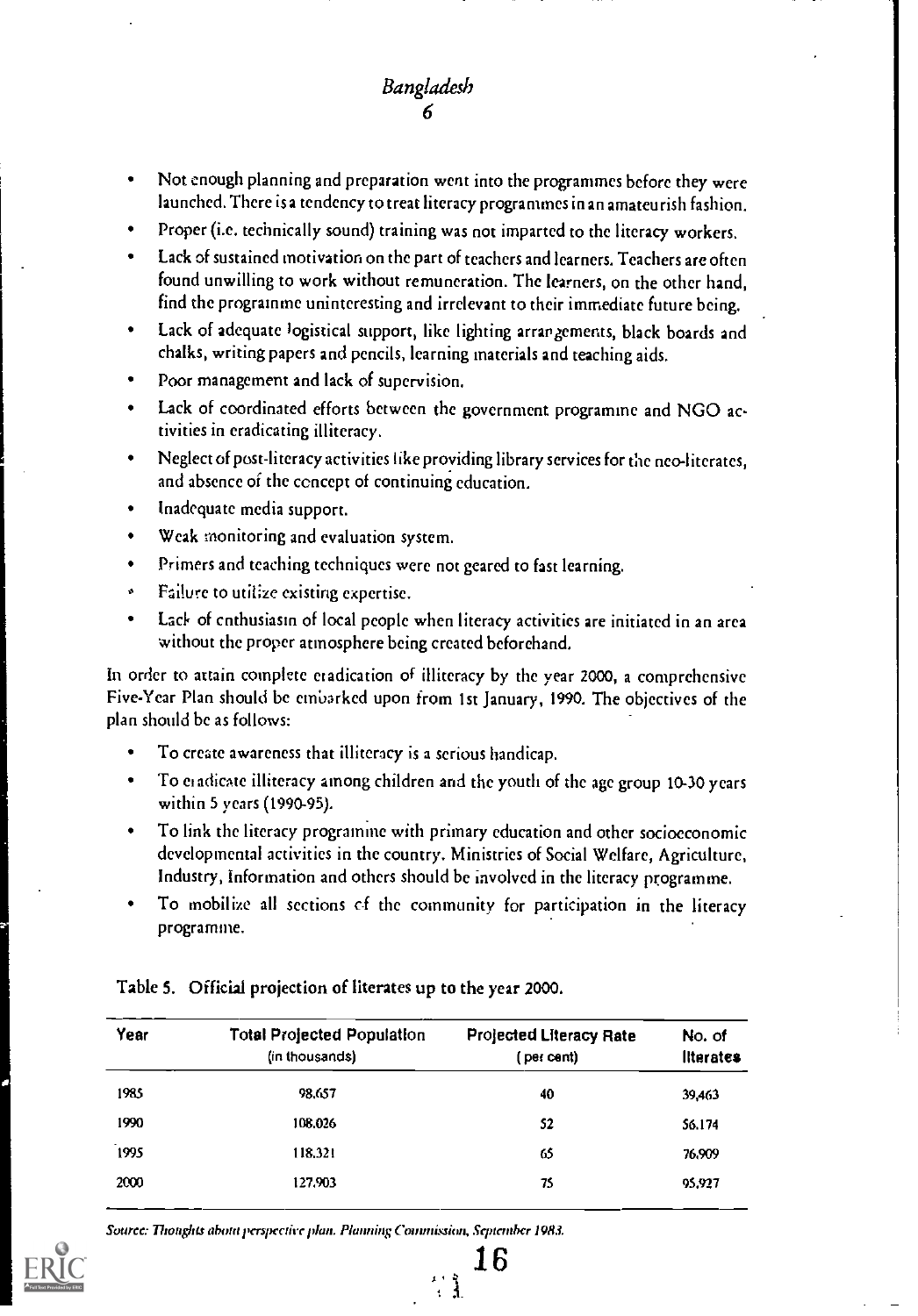- To give priority to women and out-of-school youth in the literacy programme.
- To create a climate of favourable public opinion and motivate the educated people  $\bullet$ to take part in the literacy programme.
- To give special attention to rural areas to bring them up to par with urban areas.

## Priority Target Groups for the Literacy Programme

One of the major tasks of a successful literacy programme is the identification of priority groups. In determining the target group consideration must be given to age, professional, geographical location, role in production system, sex, socioeconomic status etc. Consideration must also be given to school drop-out, out-of-school youth and persons relapsing into illiteracy.

On the basis of the above considerations it will be justifiable to include illiterates of the age group 10-30 years as a priority target group for the national literacy programme. This group is composed of fast learners with a lot of.motivation. These individuals are already in a position to contribute to socioeconomic development. Women should. be treated as a special group and women illiterates should be included in the programme.

# Universalization of Primary Education

Nowadays primary education is recognized all over the world as the most important level of education. It is not necessary for everyone to be highly educated but primary education is indispensable for each and every person. Primary education helps a child to develop his personality - moral, mental, physical and social. By acquiring reading and writing capability in the mother tongue, simple arithmetic and familiarity with necessary fundamental knowledge and techniques for good citizenship, a child can learn the proper utilization of his faculties as an individual human being. It is for this reason that primary education has been accepted as a fundamental right of the people and a constitutional obligation of the government.

There is a general agreement that every chiid must be given primary education for at least five years. In order to achieve this objective all the countries of Asia and the Pacific have attached topmost priority to primary education and Universalization of primary education has thus become the priority goal.

But in spite of the overwhelming importance of primary education in national development, the vast majority of the masses are deprived of this basic education. The situation is alarming in Bangladesh as it is in other countries of the region. About 5 million of the 15 million children aged between 6 and 10 years are out-of-school. Apart from the out-of-school children and dropouts from primary schools, a significant portior. of the population, such as young adults, remains out-of-school. All these constitute a vast majority of illiterate masses who comprise about 74 per cent of the total population of the country. It is not desirable to keep such a large section of people in darkness. The national goals of development cannot be achieved while the community remains illiterate.

At the time of independence in 1971, the level of achievement of primary education was not very heartening. The majority of the primary schools were run by the community and lacked the minimum facilities required for schooling. Proper functioning of a primary

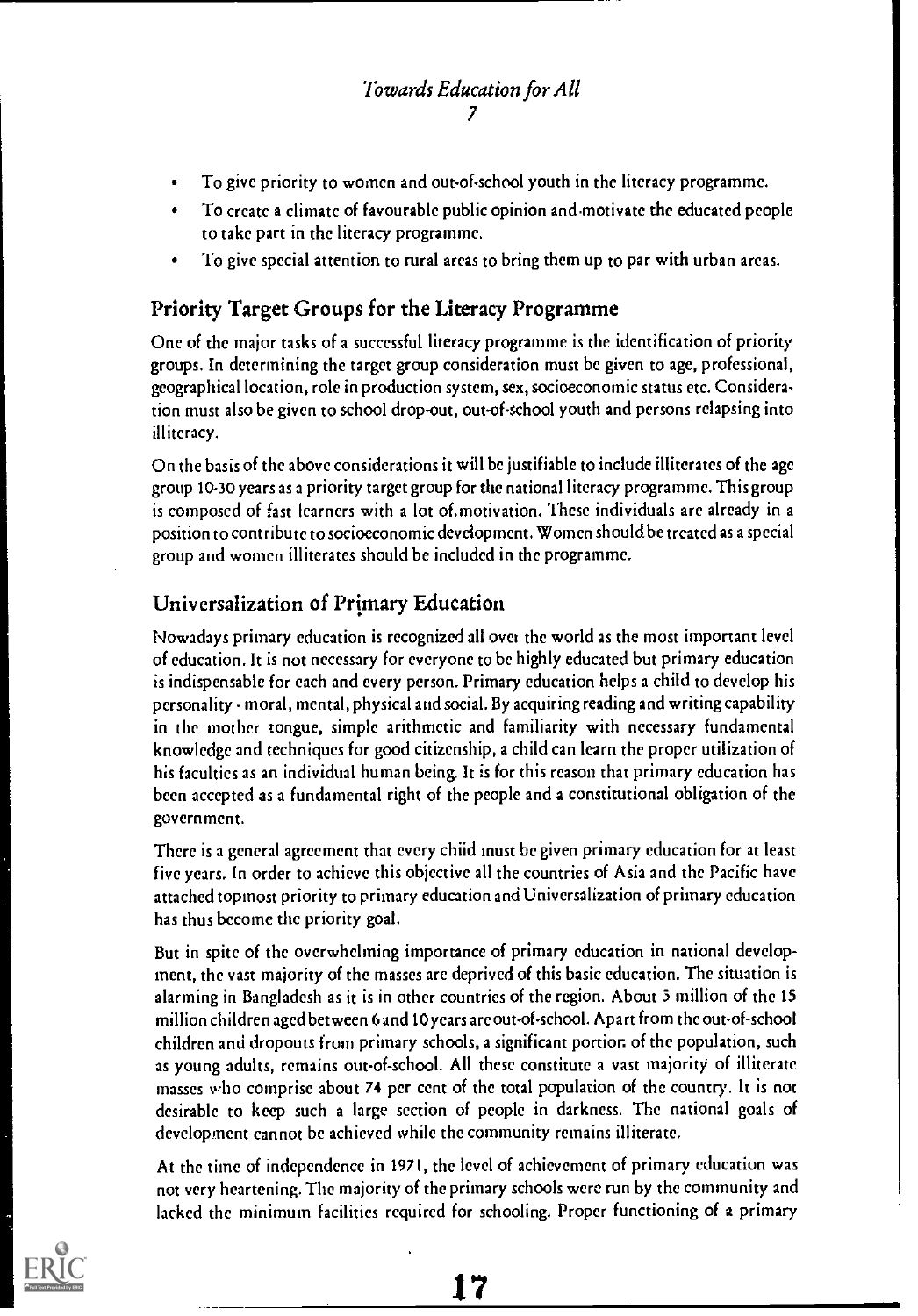school largely depended upon community support. In order to remedy the situation, the government put almost all of the primary schools under government management in 1974 which, in effect, meant that the government undertook to pay teachers' salaries and provide all kinds of school facilities.

Although government participation in primary education brought about a remarkable change in the field of primary education, it has not been possible to achieve the goal of universal primary education in Bangladesh because of low enrolment and low retention. Inadequate education facilities, an inadequate number of teachers, lack of trained and qualified teachers, lack of relevance of the curriculum, and lack of community participation have all combined to keep the literacy rate as low as it is. The following table reveals the present situation in respect of participation at the primary level.

| Year  | Sex            | Primary age group<br>participation rate |  |  |
|-------|----------------|-----------------------------------------|--|--|
| 195 î | Male           | ٠<br>48                                 |  |  |
|       | <i>l'emale</i> | 13                                      |  |  |
| 1961  | Male           | 53                                      |  |  |
|       | Female         | 21                                      |  |  |
| 1975  | Malc           | 66                                      |  |  |
|       | Female         | 10                                      |  |  |

### Table 6 Male and Female participation rate at the primary level of education (per cent).

Source: Shamima Islam, Women's Education in Bangladesh, Needs and Issues, FREPD, Dhaka, 1982, Table 3, 4 p. 50.

# Programme for Attaining Education for All

In order to remedy the aforementioned deficiencies of primary education, the government of Bangladesh undertook a number cf corrective measures after independence in 1971 to achieve universal primary education within the shortest possible time.

The first remarkable step was taken in 1973 when the government nationalized almost all the primary schools of the country, thereby taking on responsibility for their management and administration. In 1981, the government decentralized primary education by establishing a separate directorate under the Ministry of Education as the agency for carrying out all the responsibilities related to primary education.

The most revolutionary step that was taken in the domain of primary education was the launching of the ambitious Universal Primary Education Project (UPE) in 1985, which is commonly known as the Second Primary Education Project (SPEP). The project is now being implemented by the Ministry of Education through the directorate of primary

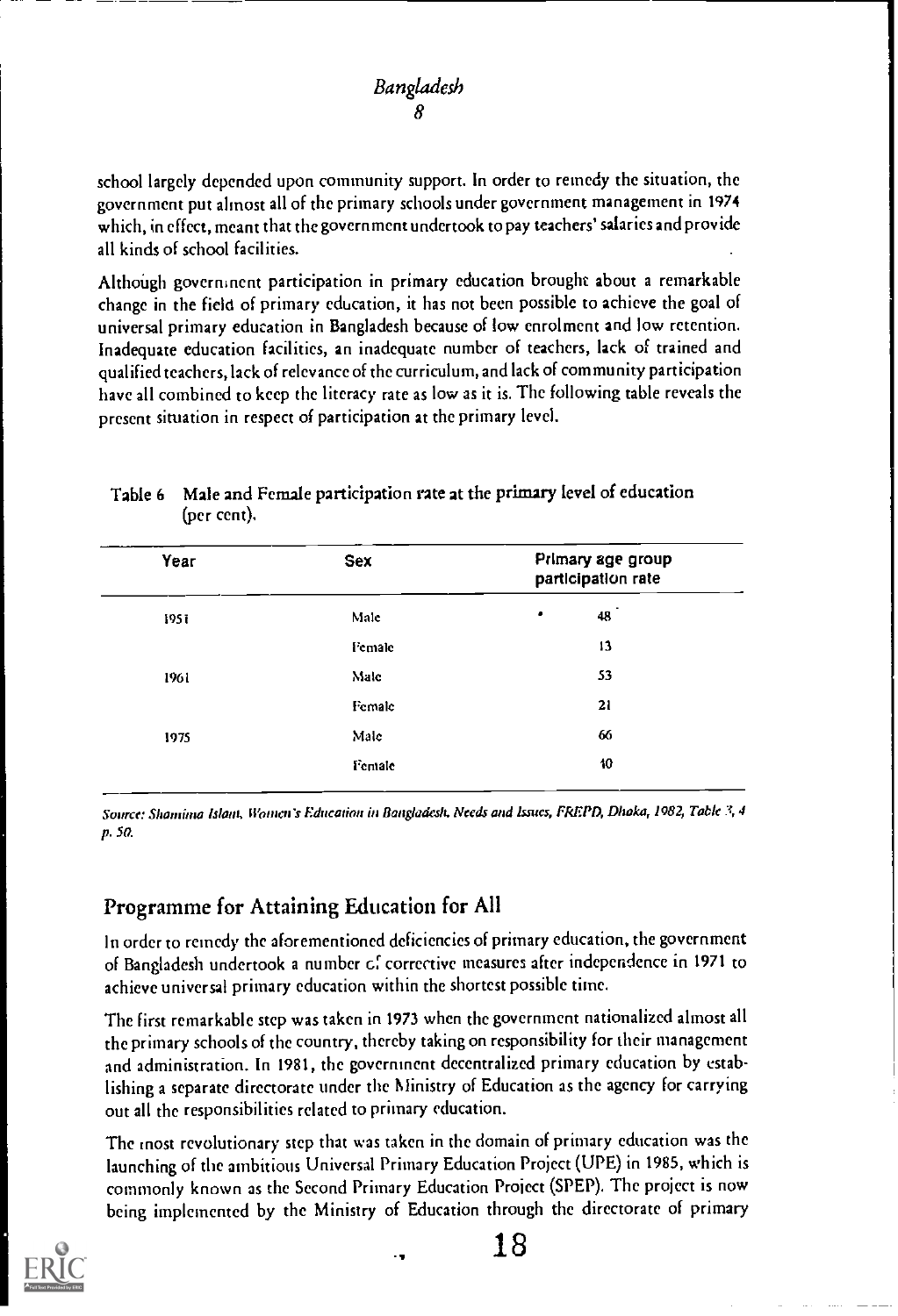education. About 49 per cent of the total development resources of education have been earmarked for this project. The tenure of the second phase project is five years (1985-90). The specific targets of the project are:

- To increase enrolment from 8.9 million in 1985 to 11.6 million in 1990.
- To decrease dropout remarkably.  $\bullet$
- To increase retention.  $\bullet$
- To increase enrolment of girls.
- To reduce wastage.
- To improve quality of teaching.
- To bring the rate of rural literacy up to the level of urban literacy.

The main components of the project are:

- Civil Works (physical facilities).  $\bullet$
- Furniture.
- Machinery and equipment.
- Transport and vehicles.
- Textbooks and instructional materials.
- Training and orientation.
- Technical assistance.
- Manpower.

The objectives of the projects are:

- To increase primary school enrolment from 60 per cent to over 70 per cent of the 6-10 years age group with a goal to achieve Education for All by 2000.
- To ensure that a great majority of those who enrolled in 1985-90 complete the 5 year primary cycle.
- To improve internal efficiency of the primary school system through better management, supervision and quality of instructions.

The project is being financed jointly by the Government and four International Agencies, viz. IDA, SIDA, UNICEF and UNDP. The IDA is providing assistance as a soft loan while other agencies are providing assistance as grants. The total cost of the project is Tk. 52579.92 lakh.

## UPE Goals and Strategies 1990-2000

The goal of Universal Primary Education (UPE) for the year 2000 is to have 90 per cent of eligible children complete 5 years of primary education, acquiring literacy, numeracy and other basic skills. The interim goal for 1990 would be over 70 per cent enrolment and a great majority completing the 5 year cycle of an improved primary education. As a part of the strategy for increasing enrolment and reducing dropout, a number of measures need to be applied:

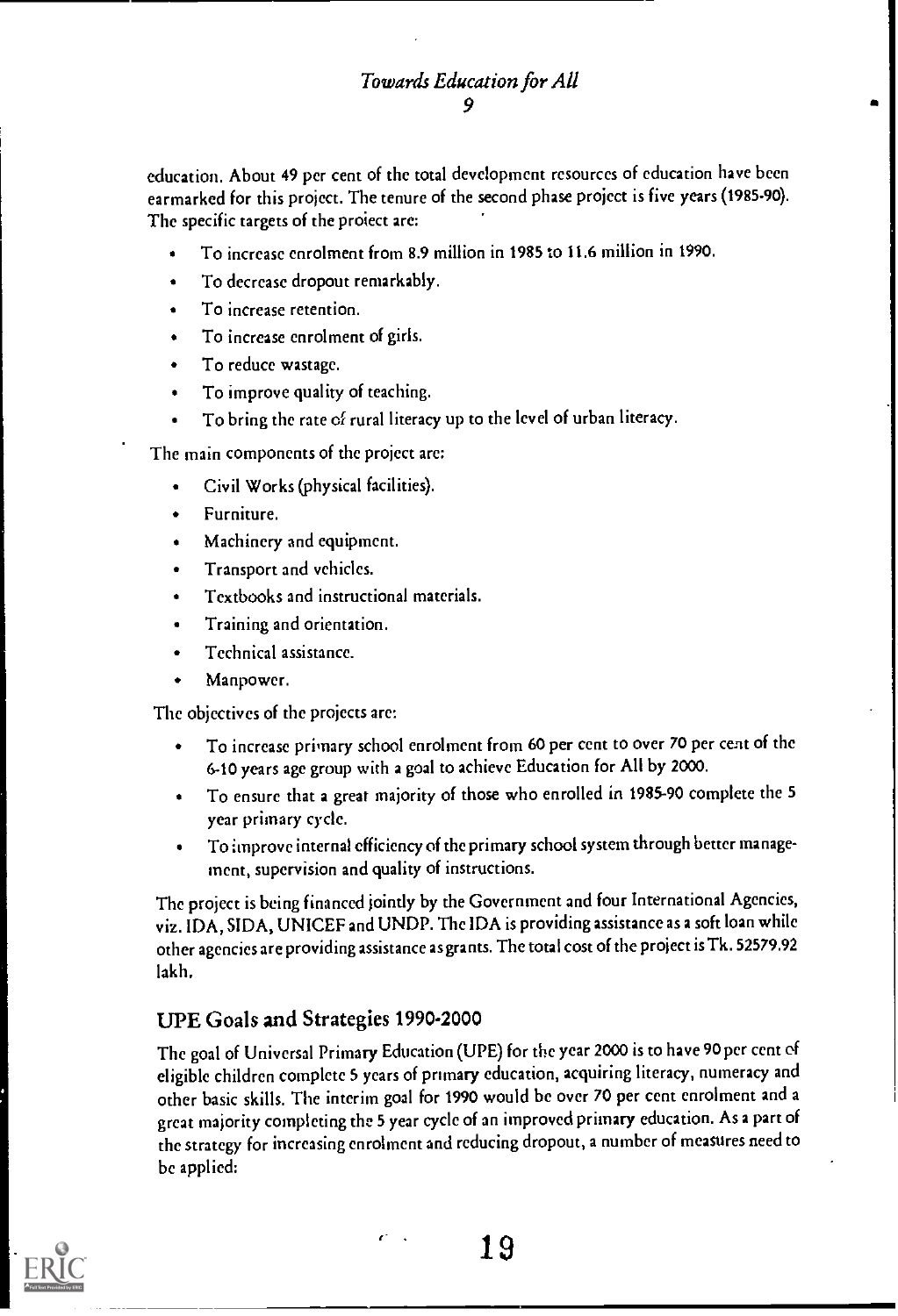- a. Flexible scheduling of school timing.
- b. Introducing liberal inter-class promotions to reduce dropout.
- c. Increased community participation for achieving Education for All.
- d. Training of teachers and supervisors.

The detailed cost estimates and strategies for achieving Education for All by 2000 AD through UPE, El and CE are being worked out. The enrolment projections in the primary education system in the country up to the year 2000 are given below in Table 7.

Table 7 Projection of enrolment in primary schools by different grade and sex

| Sex   | Grade I | Grade II |         |         |         | Total                      |
|-------|---------|----------|---------|---------|---------|----------------------------|
| Total | 5507815 | 2960944  | 2359159 | 1702514 | 1123189 | 13653671                   |
| Girls | 2621328 | 1053028  | 783242  | 602853  | 437419  | \$497780                   |
| Total | 5555189 | 3083970  | 2602785 | 2114008 | 1768482 | 15124434                   |
| Girls | 2903696 | 1166460  | 867613  | 667793  | 484538  | 609010                     |
| Total | 5555232 | 3084132  | 2603967 | 2118573 | 1784040 | 1514594                    |
| Girls | 2907825 | 1168119  | 868646  | 668742  | 485227  | 609875                     |
| Total | 5555232 | 3084132  | 2603967 | 2118571 | 1784064 | 1514597                    |
| Girls | 2907831 | 1168121  | 868848  | 668743  | 485226  | 609876                     |
|       |         |          |         |         |         | Grade III Grade IV Grade V |

Sources: Bangladesh Bureau of Statistics and Statistical Pocket Book of Bangladesh, 1979, Page 21.

## Continuing Education

Continuing education includes post-literacy training for neo-literates and school dropouts to promote retention of literacy skills, continuation of learning beyond elementary literacy and application of this learning for improvement of living conditions.

The concept of continuing education is based on the education dictum that learning is a life-long process. Continuing education centres should be located in a school building, union parishad, upazil a parishad, public or private building which can accommodate about 50 persons at a time. It envisages a free approach where learners of different streams such as adult education, non-formal and school education, as well as others in the villages, may avail themselves of the facilities.

In Bangladesh NGOs form a major group working for continuing education for neoliterates. Most of the NGOs have been carrying out their own programmes suited to the needs of local communities and have developed their own primers and follow up materials. There have not been any systematic efforts by the NGOs so far to motivate the neo-literates to retain their literacy skills.



 $\cdot$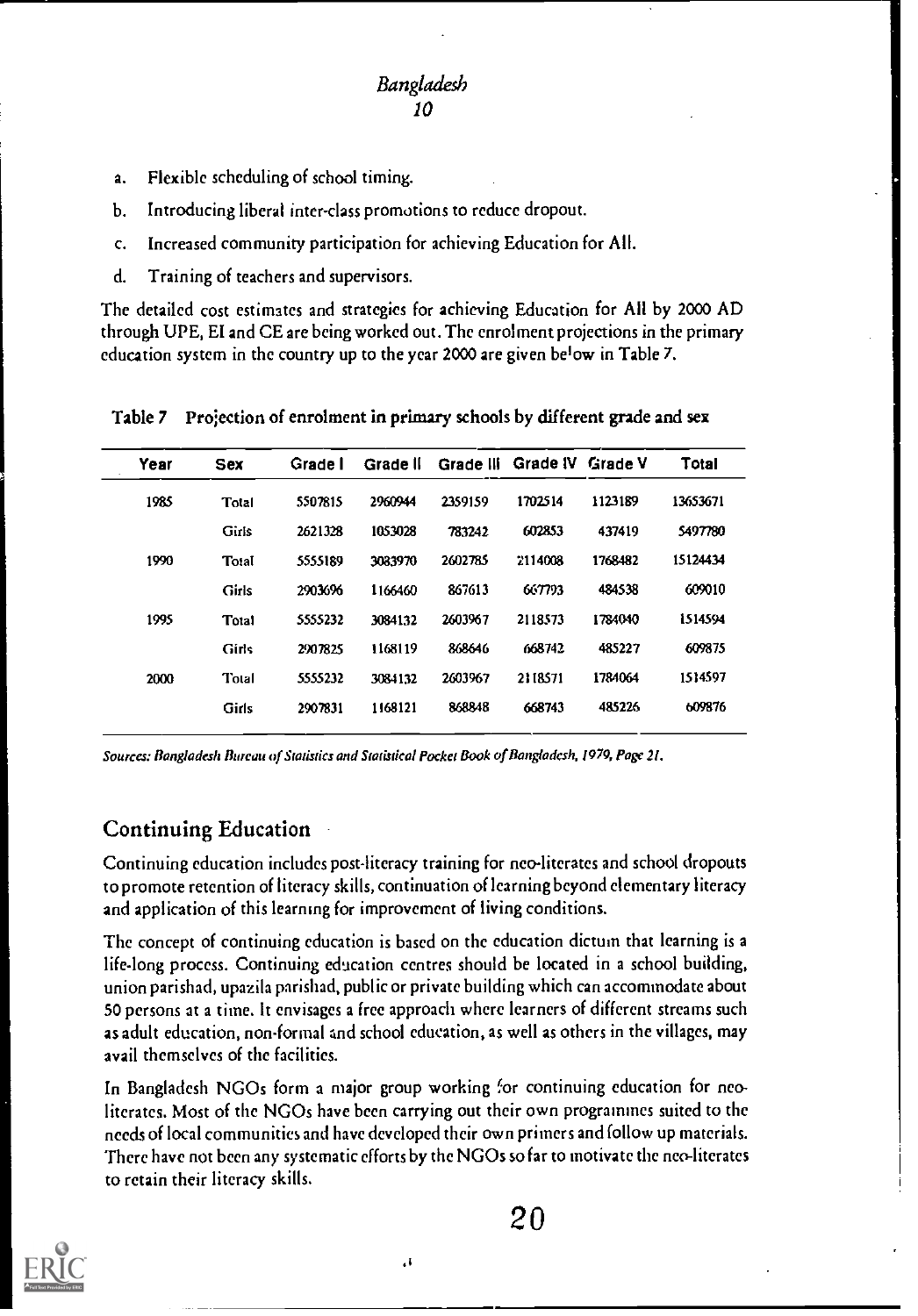In view of the existing situation in Bangladesh, there is a necessityfor an eventual integration of UBE with the literacy programme. The macro-planning for continuing education necessarily recognizes the commonality of objectives and strategies of implementation of non-formal, primary and adult education. A striking feature of the integrated approach is the optimal utilization of infrastructure with minimum financial inputs. The primary school or the continuing education centre should be made the focus of learning activity in the village. It will provide educational opportunity to those who dropout at the primary stage, neo-literates and adult literates.

### Programme Activity

Literacy centres will have to be opened to execute the literacy programme and centres will make provision for 30 learners in a 6 month basic course. With a dropout of 10 learners per centre, at least 40 persons will be able to make themselves literate. In order to achieve the target set out, 48,000 centres in the first year, 72,000 centres in the second year, and 120,000 centres in the third, fourth and fifth years would have tobe opened. The country's primary schools will be utilized as literacy centres at night.

There should be provision of incentives for the learners. Their effort to become literate should be recognized and they should be given preferential treatment in getting benefits including credit facilities and employment (e.g. food for works and work for food programme) and extension services by different government agencies such as agriculture, health, social welfare etc.

In order to create awareness among all sections of society a motivational campaign should be commence at the outset of the programme with the mass media playing an effective and important role. The campaign should be carried out continuously in a planned manner without any slackening of efforts and wider participation should be secured. Dramatists and writers are to be encouraged to produce drama, features, poems and songs highlighting the curse of illiteracy and emphasizing the importance of literacy.

An appeal should be made to all adult literates in the country to come forward voluntarily to participate in the national literacy campaign. All teachers in educational institutions from the primary stage to university level should be compelled to undertake literacy work at their convenience, preferably during vacations. Special efforts will have to be made to involve the NGOs in implementing the literacy programme. The NGOs will chalk out their own programmes following the general guidelines of the national programme.

## Activities of Non-Government Organizations

 $\sqrt{3}$ 

Non-Government Organizations (NGOs) form a major group working for the eradication of illiteracy in the country. Some of these arc managed and sponsored by foreign agencies and the government while others are run entirely on a voluntary basis. However, there are very few NGOs working for literacy development alone as most of the Organizations have varied programmes directed towards the disadvantaged sections of the population for their total development and welfare.

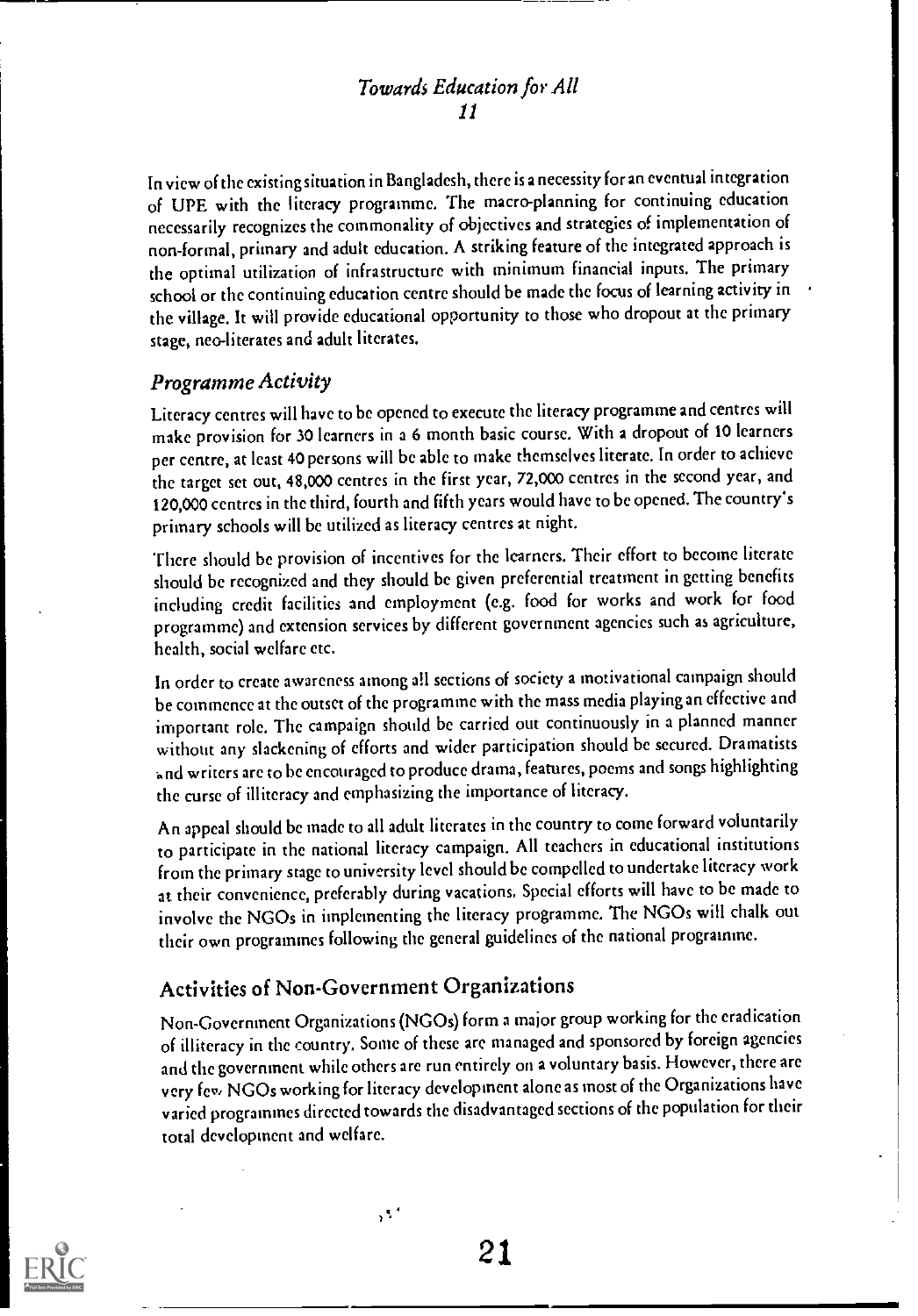At present there are nearly 8000 non-government voluntary Organizations working for the welfare of disadvantaged populations in Bangladesh. The most confusing aspect of the literacy programme under taken by most of the NGOs is that they seldom specify the level of literacy they propose to achieve. These Organizations have varying objectives so their ultimate goals also vary. They do not follow any uniform method or syllabus and the acquired literacy skill of the target group of a particular programme often differs from that of another programme. To remedy the situation and also to attain cohesion and uniformity, NGOs will have to be given guidelines for achievement of Education for All by the year 2000.

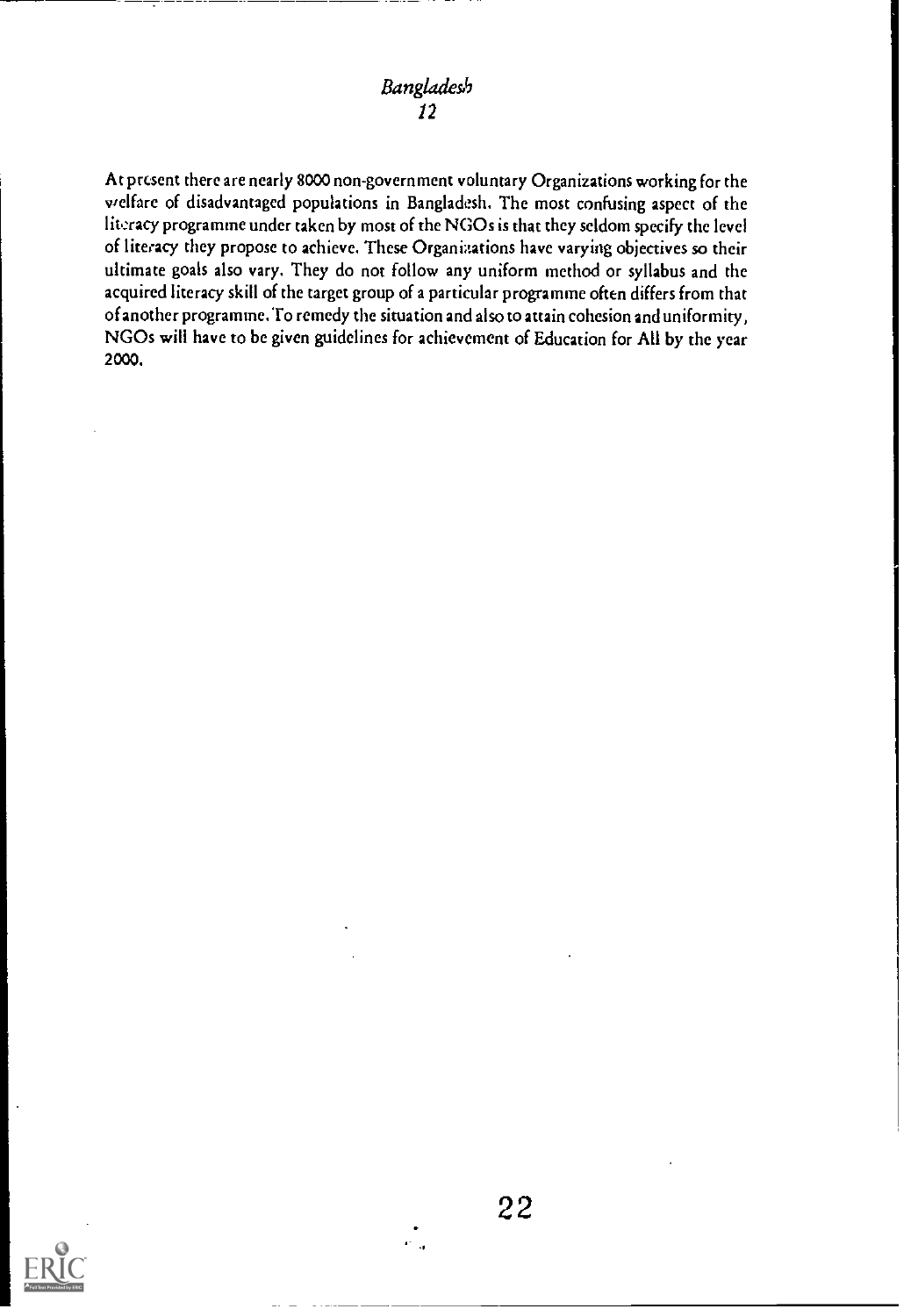Chapter 3

# National Policy of Education for All

In order to achieve the objectives of APPEAL, the Government of Bangladesh formed a National Committee with the Minister for Education as Chairman and the Education Secretary as Member Secretary. In addition, a Coordination Committee has been formed with the Education Secretary as Chairman, and the Join<sup>t</sup> Secretary, Ministry of Education as Member Secretary. Representatives from other concerned Ministries also sit on the Committee.

## National Activities

After the Regional Workshop of the National Coordinators of APPEAL which was held in August, 1987 in Chiang Mai, Thailand, several activities were organized in Bangladesh:

- During the celebration of International Literacy Day on 8th September, 1987, the Ministry of Education launched its National Literacy Programme in the context of APPEAL. The ceremony was attended by the Minister of Education of Bangladesh and Dr. Makaminan Makagiansar, Assistant Director General of Unesco PROAP, Bangkok and many other important persons.
- b. Public functions marking the day were organized by several governmental Organizations. Among the NGOs, the Bangladesh Council for Mass Education organized a countrywide essay competition for students of Grades VI-X, on the subject "Flow to eradicate illiteracy in a village." In addition, three NGOs working in the field of literacy, adult education and rural development published special issues of their respective journals.
- c. The Shawnirvar Bangladesh, one of the leading NGOs, observed the day by freeing some villages from "the curse of the thumb impression."

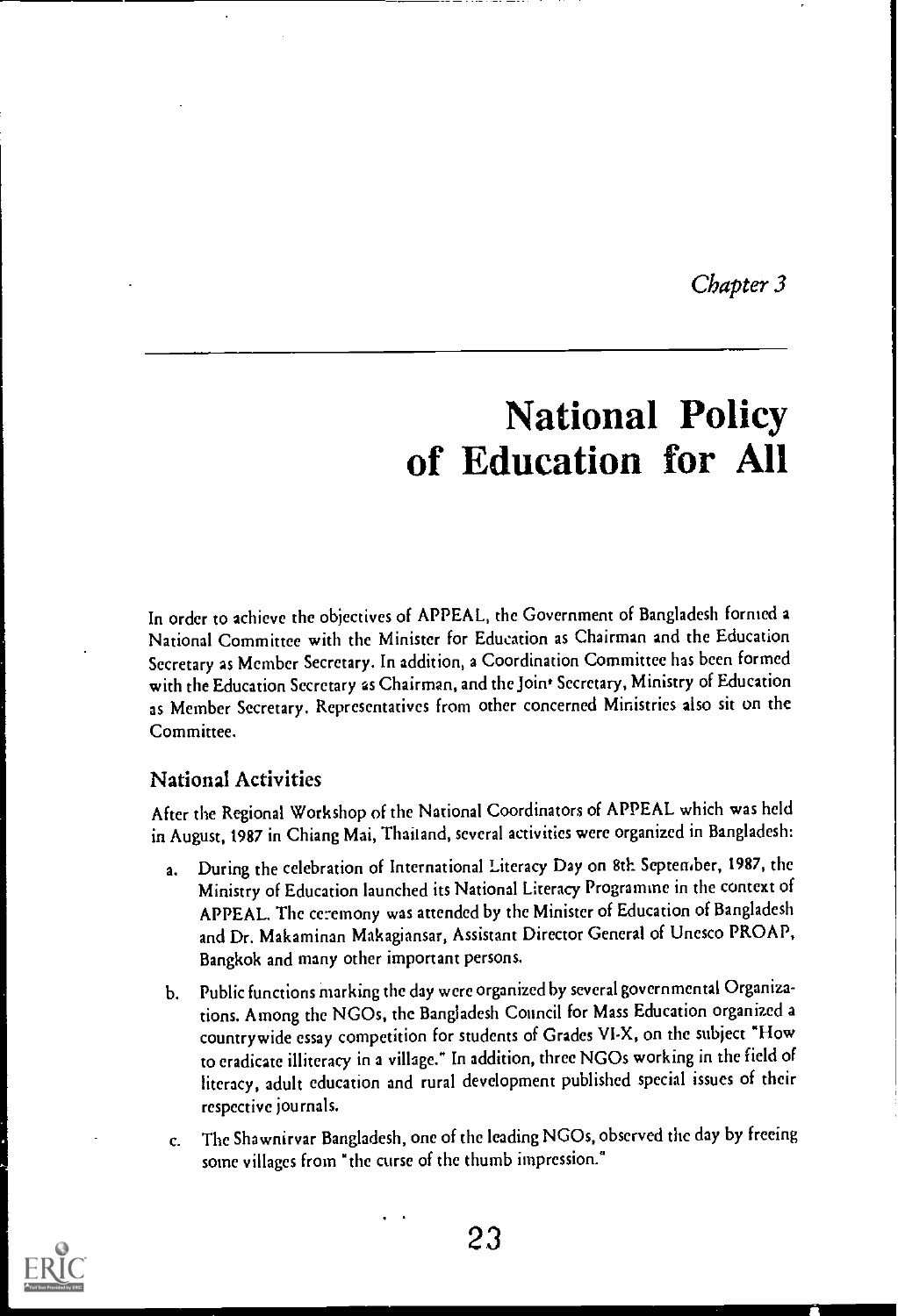### Bangladesh 14

- d. The Bangladesh Academy for Rural Development (BARD) was given financial and technical support, through the Bangladesh National Commission for Unesco, to implement an experimental project focusing on the role of village primary schools in the development of rural areas. The project emphasizes the optimization of the participation of local communities and schools in the implementation of development oriented activities.
- e. The Bangladesh National Commission for Unesco and PROAP jointly organized five national workshops in Dhaka in the context of APPEAL between 1987 and 1988.

## Monitoring and Evaluation

The need for monitoring and evaluation of the programme to achieve Education for All can hardly be overemphasized. Effective and timely monitoring for regular feedback from the activities is necessary for proper implementation of the programme. The monitoring method and tools for EOI, UPE and CE should he designed on a scientific basic and proper utilization should be ensured to achieve the desired results. There should also be provisions for evaluation of the nrogramme at regular time intervals to achieve the goal of Education for All.

### Conclusion

The combined efforts of local, national, and international non-government Organizations and the government have yet to achieve the desired result. A determined and big push, therefore, needs to be made on all fronts encompassing UPE, E01 and CE to achieve the United Nations goal of Education for All by the year 2000 AD. Bangladesh faces a major challenge ahead. It has to rouse its people from slumber and awake them to the needs and realities of the 21st century, where illiteracy is a curse and literacy is but a blessing, a sine qua non for changing people's standard of living by equipping them to struggle for economic development and emancipation.

Employing the policies and strategies outlined above, Bangladesh looks forward to a better tomorrow no longer haunted by illiteracy, where its people will make bold strides into the future and play their rightful role in the community of nations. But for Bangladesh to achieve the goal alone will be well nigh impossible. It will need generous help and assistance from bilateral and multi-lateral agencies and friendly countries. It is here that Unesco, as a lead agency of the United Nations in the battle for eradication of illiteracy, will have to play a major role. Bangladesh is confident that its own efforts together with such support, will soon enable it, like other developing nations of the world, to be rid of the curse of illiteracy and make its due contribution to the family of nations.